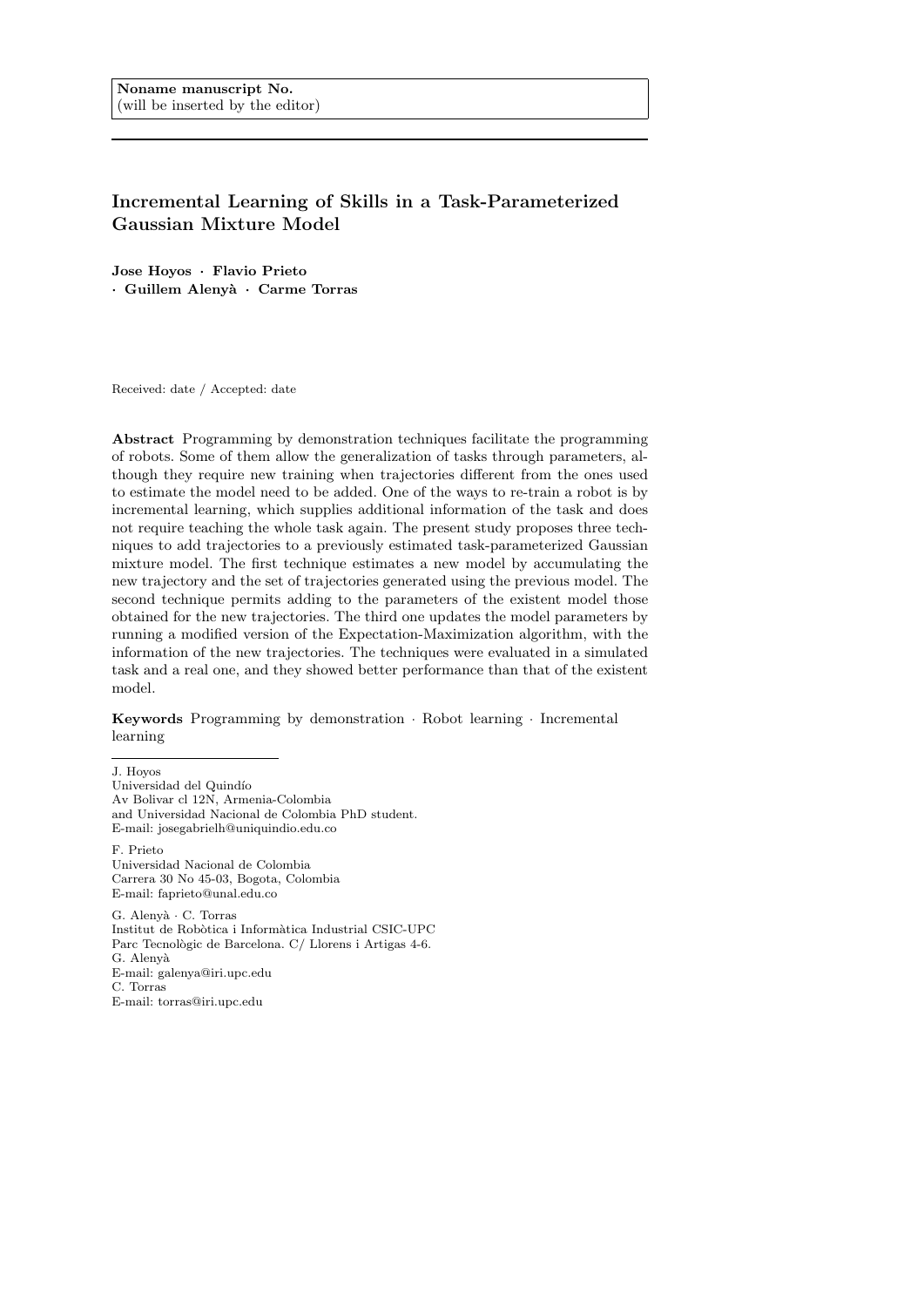### 1 Introduction

Programming by Demonstration (PbD) is a technique that allows a robot to learn how to perform a task from the demonstration of the same task [3] by a human being or another robot. This approach is used in low structured environments as it enables users with no knowledge in programming to teach new tasks to robots. Robots programmed using PbD should acquire the following abilities  $(2, 4)$ : i) to make generalizations in new situations,  $ii)$  to recover from failures at execution, iii) to incrementally learn. This study is concerned with the last of this abilities.

One of the techniques used in PbD is the Task-Parameterized Gaussian Mixture Model (abbreviated in this work as TPGMM), which was presented by Calinon et al in 2012 [7]. When robots handle objects, their movements highly depend on the targets given and the object positions which could be defined by using reference frameworks. Specifically, the movement of the robot is conditioned by those frameworks which are called task parameters. Instead of representing each trajectory as a different model, the technique is based on a single model that encodes the different trajectories as a function of the parameters of a task. The model is based on the properties of a product of Gaussians.

This document proposes techniques that allow to add new trajectories to an existing TPGMM. Obviously, added trajectories are different from the ones used when estimating the existing TPGMM. The mentioned techniques are:  $i$ ) Generative, *ii*) Model addition and, *iii*) Direct update. Strategies hereby presented operate under the assumption that trajectories with which the existing TPGMM was trained are not available, that the number of Gaussians is fixed for both the existing model and the incremented one, and that this number is suitable to sufficiently model the trajectories. The generative and direct update techniques are based on Calinon & Billard's work [6], where the authors proposed techniques that allow the increment of Gaussian mixture models (GMM), and the model addition of GMM technique is based on Hall  $\&$  Hicks's [10] work. In this work we deal with task-parameterized GMM, in contrast to the two previously mentioned methods that deal only with GMM. Another difference is that, in the TPGMM model addition, the RMS error of the trajectories is employed as optimization function, contrary to the model's dependent function employed by Hall and Hicks.

The first proposed technique estimates a new model by using the previous model and the previous task parameters to generate trajectories. Using the generated trajectories and the ones that desire to be added, a set of trajectories is obtained and with them, the new TPGMM is estimated. The second technique is based on the addition of Gaussian Mixture Models (GMM) proposed by [10], which allows direct "adding" of the parameters of two models; in this case, the first term of the addition is the existent model parameters, the second term is the model parameters estimated with the new trajectories, and the result is the new model parameters. The third one is based on a modified version of the equations of the Expectation-Maximization (EM) algorithm, which estimates the model parameters. The modified equations separate the components related to the existent model parameters from the components that require new trajectories; therefore the model is directly updated with its parameters and the new trajectories.

The novelty in these techniques is that they produce new TPGMM models which facilitate the re-training of robots by demonstration, as it is not necessary to teach the robot all the trajectories again or to have these trajectories saved for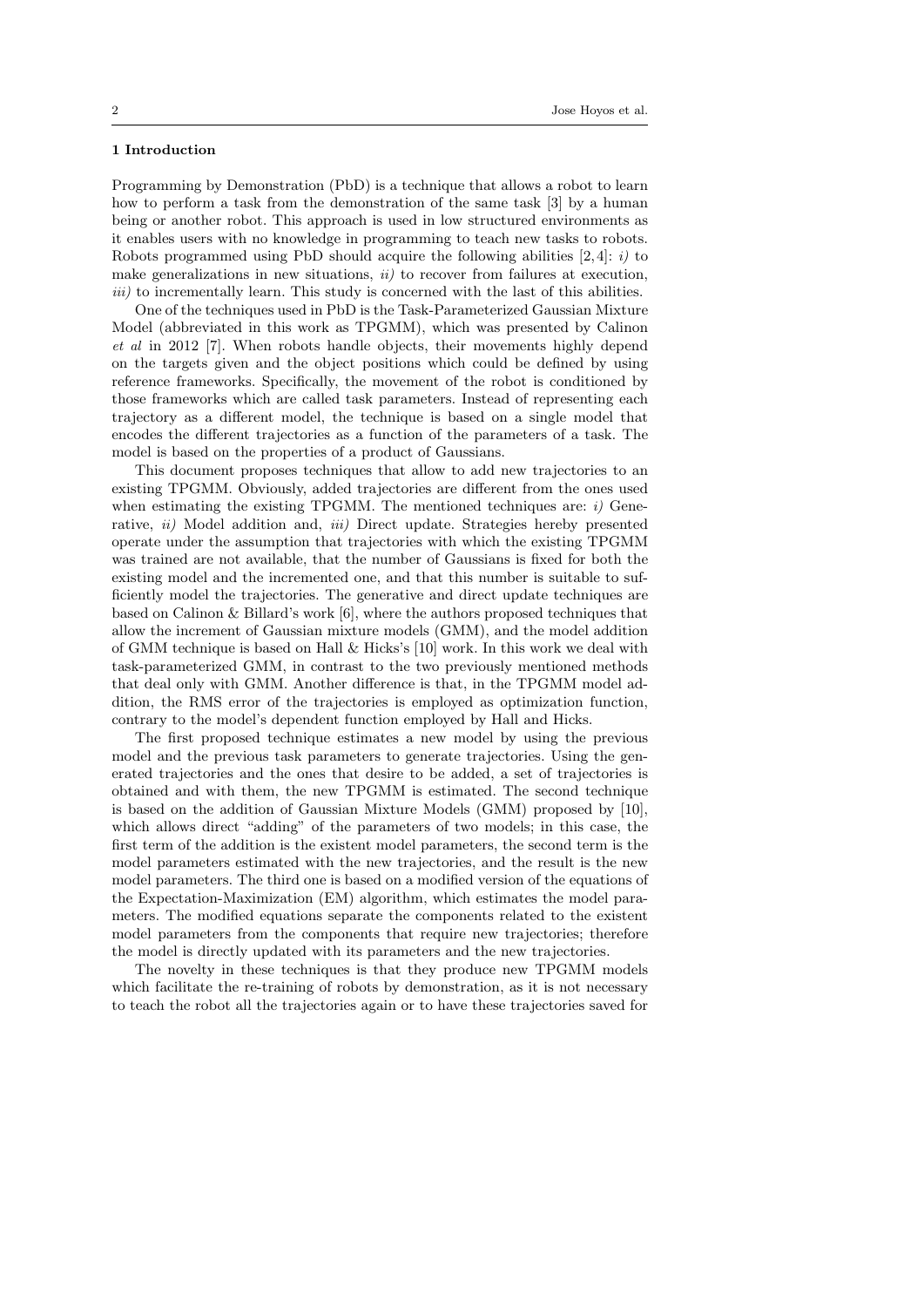its estimation. However for retraining, the generative and model addition techniques require the storage of the task parameters from the previous trajectories. Contrarily, the direct update technique does not require so.

The techniques were validated by using simulated and real tasks. In the simulated task, a set of trajectories obtained manually was used; in the testing of a real task, trajectories were obtained with a WAM robot [19] performing the task of putting a sleeve on a mannequin arm for different positions forward or backwards. The Root Mean Square (RMS) error calculated between demonstrations and reproductions shows the performance of the techniques and how these improve the model response compared to that produced if only the existing model was used.

This paper has the following structure. In Section 2, some related studies are described. A brief of task-parameterized Gaussian mixture models is provided in Section 3. Proposed strategies are presented in Section 4. Test, results and a discussion of advantages and disadvantages of each technique are presented in Section 5. Finally, conclusions are drawn at the end of the paper.

### 2 Related Work

The TPGMM technique is described by Calinon et al [7] as a technique that allows the creation of new trajectories parameterized by points related to the task. The authors apply this technique to tasks such as following movements of objects with one or two arms and the task of sweeping by using two arms. The same model has also been employed to learn collaborative impedance-based robot behaviors as in the work of Rozo *et al* [18]. The work by Calinon *et al* [5] compares TPGMM techniques with other strategies that permit generalizing trajectories from demonstrated ones and task-related parameters. The comparison contrasts three groups of techniques: i) Strategies using N models for M demonstrations, ii) Multiple reference frames,  $iii)$  Coding in a single model. The task was rolling a pizza dough; the results graphically show, with four metrics, that the TPGMM technique gives a better performance over the others. On the other hand, a modification to the previous studies which allows generating new trajectories, even when one or several parameters are missing in the task, was presented by Alizadeh et al [1]. The modification is that only the parameters of the existing task were considered when calculating the equations. Incremental learning is not mentioned in these studies.

In PbD of robots, incremental learning can be divided into tasks incremental learning [15, 16] and skills incremental learning. A skill describes a basic action, for example, transport and manipulation; a task is a skill sequence [16]. The present work focuses on skills incremental learning.

Some works that allow to increase the number of trajectories in PbD have been presented as in the work of Calinon  $\&$  Billard [6], where a technique that allows adding trajectories to an existing GMM is shown. The authors propose two types of strategies: direct and generative. The direct strategy is based on the assumption that new paths are very similar to the previous ones used to estimate the model; therefore, the EM algorithm to adjust the model is executed a number of additional times, but using the new trajectories. In the generative technique the existent model is used to generate random points that are gathered together with new trajectories. With this set, a model is estimated and there is a learning ratio that provides a little forgetting of the past trajectories. For the generative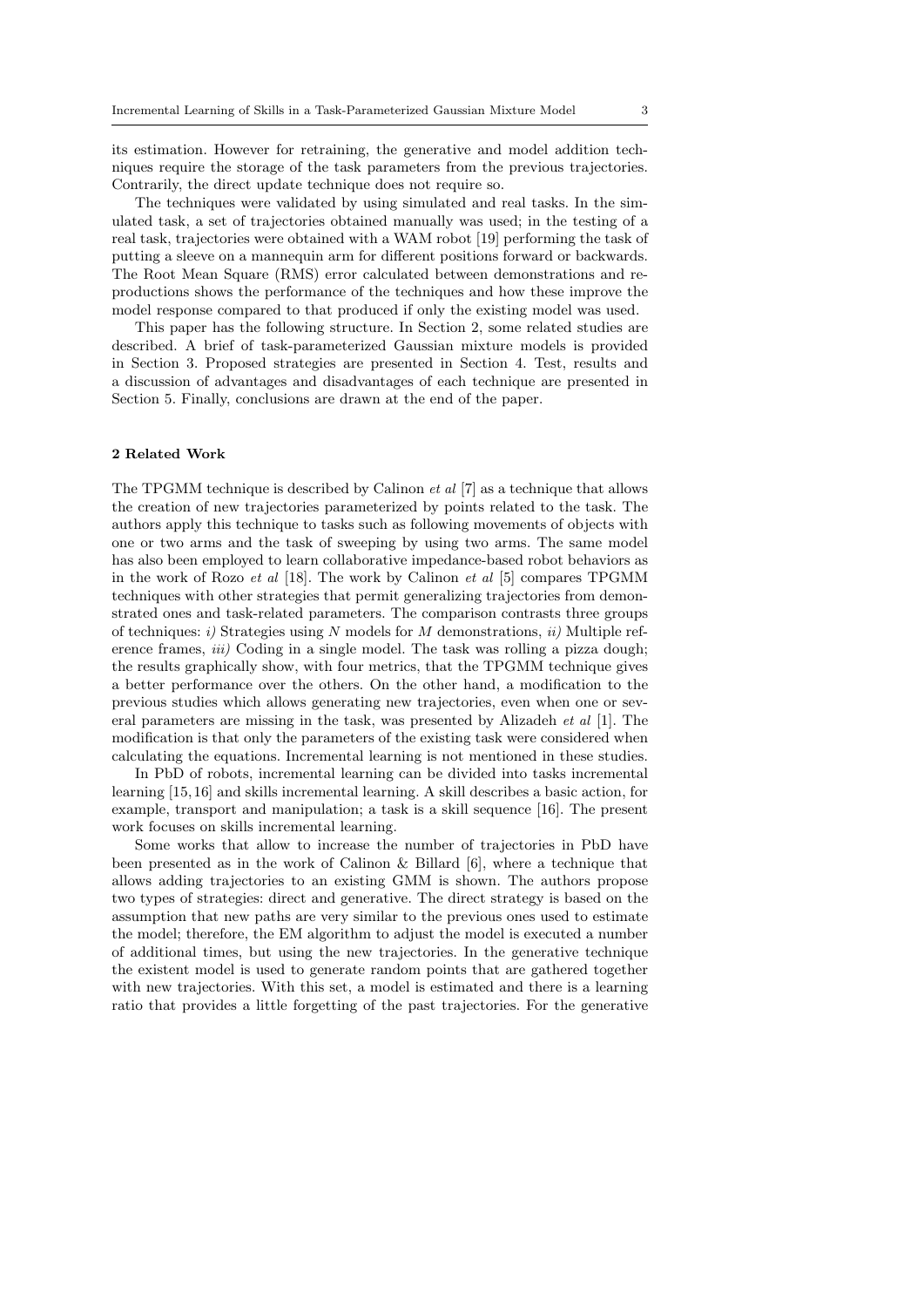technique, one of the differences of this proposal is that trajectories are added to a task-parameterized model and that there is no learning factor, since it is necessary to remember all trajectories with the smallest possible error.

Grollman *et al* [9] proposed a technique in PdD, in which a mobile robot incrementally learns input-output maps. The technique is called dogged learning, and it combines Locally Weighted Projection Regression (LWPR) and Mixed Initiative Control (MIC). Regression allows incremental learning; control is adjusted through demonstrations and then the robot carries out the actions; in addition, learning becomes interactive and the robot asks the human when facing new situations. Whereas the technique allows a robot to learn how to make generalizations in front of a variation of an input vector, its design does not permit that the incremental learning that taking place directly with trajectories related to task parameters.

Kulic *et al* [11] present a technique that allows to increment movement primitives by using a factorial hidden Markov model and a decision tree. The starting point is a database of initial primitive movements; when a new movement is found, the decision tree classifies it as the most similar one in the database; then, by using clustering techniques, the primitive movement is added to the group. Even though the technique works for several movements, it does not deal with the issue of generalizing new trajectories. A similar study was presented by Lee  $et \, al \, [14]$ , but this time by using PCA and GMM before the classification.

In 2010, Cederborg et al [8] proposed a technique based on Gaussian Mixture Regression (GMR); the technique allows to increase the trajectories through a database with a KD-tree and GMR. It generates a GMR model in real time when needed. The data to estimate the model is recovered from the database through a quick search. Whereas the technique allows the reproduction of trajectories when the initial position changes, it does not allow variations in other parameters as it does in our case.

Lee and Ott [12,13] proposed a technique that allows to refine existent trajectories by using a compliance control, kinesthetic learning and a modification of the Hidden Markov Models technique (HMM). During the execution of the trajectory, the compliance controller allows the human to make corrections in a kinesthetic way, and such corrections are incrementally added to the model for subsequent reproductions. In the incremental technique, the authors generate a single trajectory by using the past model; with this trajectory and the new one, the HMM model is recalculated. In the current study, trajectories are added to a task-parameterized model so that the trajectories may vary in shape and location when the parameters are changed.

Due to the above-mentioned aspects, and to the authors knowledge, there are few studies in trajectory generalization that permit incremental task learning and that are a contribution to the development of generalization techniques in programming by demonstration.

#### 3 Brief of Task-Parameterized Gaussian Mixture Models

Calinon et al [7] proposed the Task-PGMM technique, here a brief of this is presented. In order to estimate the model, M demonstrations are used as starting point, each with  $T_m$  points of data which build a set of data  $\{\boldsymbol{\xi}_n\}_{n=1}^N$  with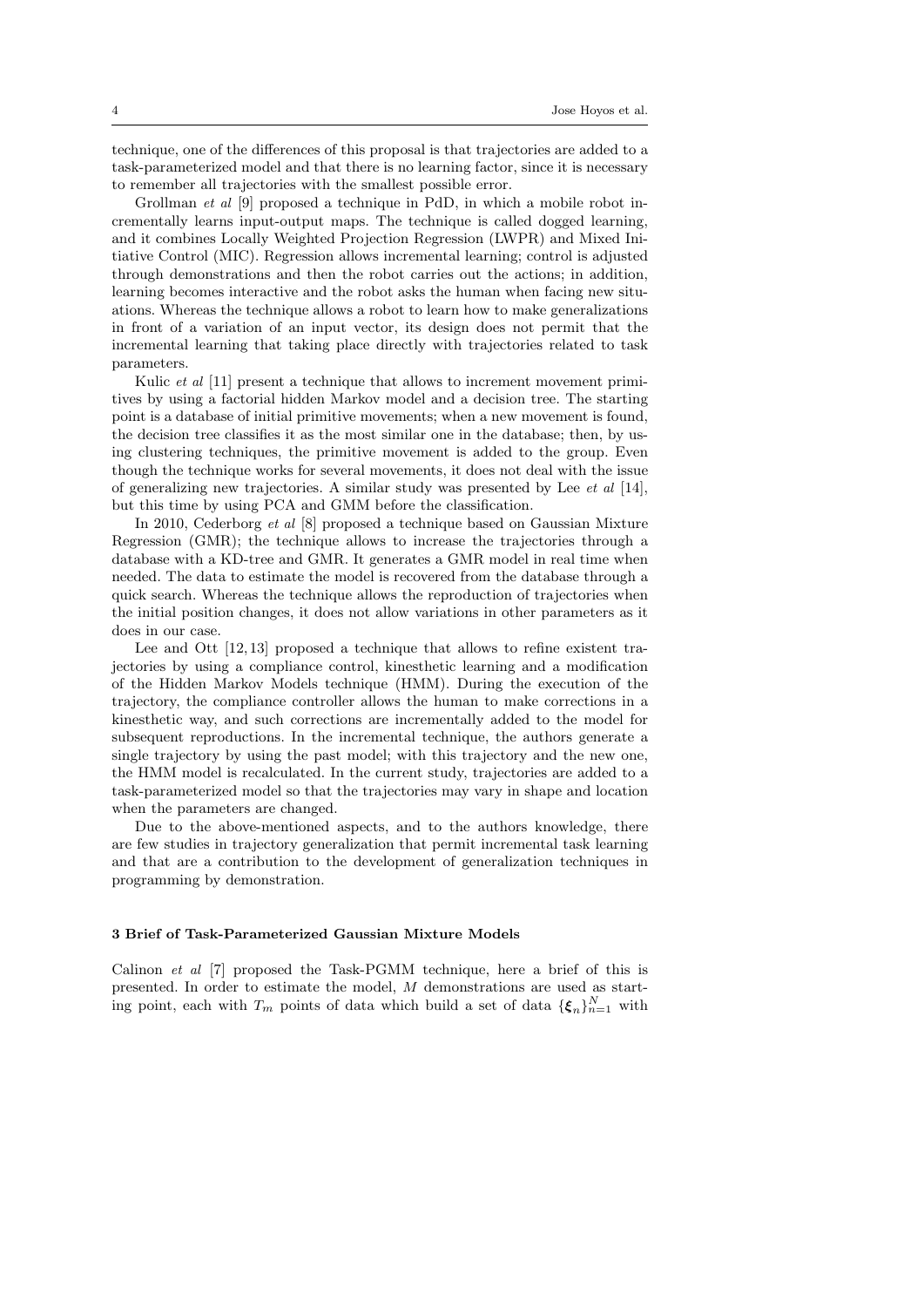$N = \sum_{m=1}^{M} T_m$ , and  $\xi_n = [t_n, y_n]^T \in \mathbb{R}^{D+1}$ , where D is the dimension of each data point and  $\{t_n, y_n\}$  the time and Cartesian space. Each demonstration is associated with the task parameters  $\{A_{n,j}, \boldsymbol{b}_{n,j}\}_{j=1}^{N_P}$ , representing  $N_P$  reference frames, related by  $A_{n,j}$  transformation matrices and  $b_{n,j}$  displacement vectors. Indexes n and j represent the time sample and the  $j - th$  reference frame.

The model parameters are  $\{\pi_i, \mathbf{Z}_{i,j}^{\mu}, \mathbf{Z}_{i,j}^{\Sigma}\},$ , which represent the mixture coefficients, the centers and the matrices of covariance for each frame  $j$  and the  $i$ mixture component; with these parameters, the  $\mu_{n,i}$  resulting center of the model and the  $\Sigma_{n,i}$  matrix of covariance of each i component, are calculated as the product of the Gaussians linearly transformed as in the work of Rozo *et al* [17]:

$$
\mathcal{N}(\boldsymbol{\mu}_{n,i}, \boldsymbol{\Sigma}_{n,i}) = \prod_{j=1}^{N_P} \mathcal{N}(\boldsymbol{A}_{n,j} \boldsymbol{Z}_{i,j}^{\mu} + \boldsymbol{b}_{n,j}, \boldsymbol{A}_{n,j} \boldsymbol{Z}_{i,j}^{\Sigma} \boldsymbol{A}_{n,j}^T). \tag{1}
$$

By using the product property of the normal distributions, the centroid and the matrix of the covariance in the previous equation are given by:

$$
\mu_{n,i} = \Sigma_{n,i} \sum_{j=1}^{N_P} (A_{n,j} Z_{i,j}^{\Sigma} A_{n,j}^T)^{-1} (A_{n,j} Z_{i,j}^{\mu} + b_{n,j}),
$$
  

$$
\Sigma_{n,i} = \left( \sum_{j=1}^{N_P} (A_{n,j} Z_{i,j}^{\Sigma} A_{n,j}^T)^{-1} \right)^{-1}.
$$
 (2)

The model parameters are iteratively estimated by using a modification of the Expectation-Maximization procedure Calinon et al [7]. Each iteration has two steps: calculating the posterior probability of the model and calculating the model parameters based on that probability. The difference with the traditional EM is that the algorithm takes into account the task parameters. The TPGMM reproduction is performed with Gaussian Mixture Regression (GMR), as in the work of Rozo et al [17], or Alizadeh et al [1].

### 4 Proposed Incremental Task-Parameterized GMM Techniques

In this section the incremental task-parameterized GMM techniques are presented, the generative and direct update techniques are based on the work of Calinon et al [6], and the technique of model parameters adding in that of Hall & Hicks [10]. The incremental estimation techniques require the knowledge of the previous TPGMM as well as the new trajectories to be added and his respective task parameters. The number of Gaussians is fixed in this proposal for both the existing and the incremented models. Note that such number has to be adjusted to correctly model all trajectories.

### 4.1 The Generative Technique

From the generative GMM technique proposed by Calinon  $et \, al \, [6]$ , the equations were adapted to deal with task-parameterized Gaussian mixtures models. The trajectories related to the task parameters used to estimate the existent model are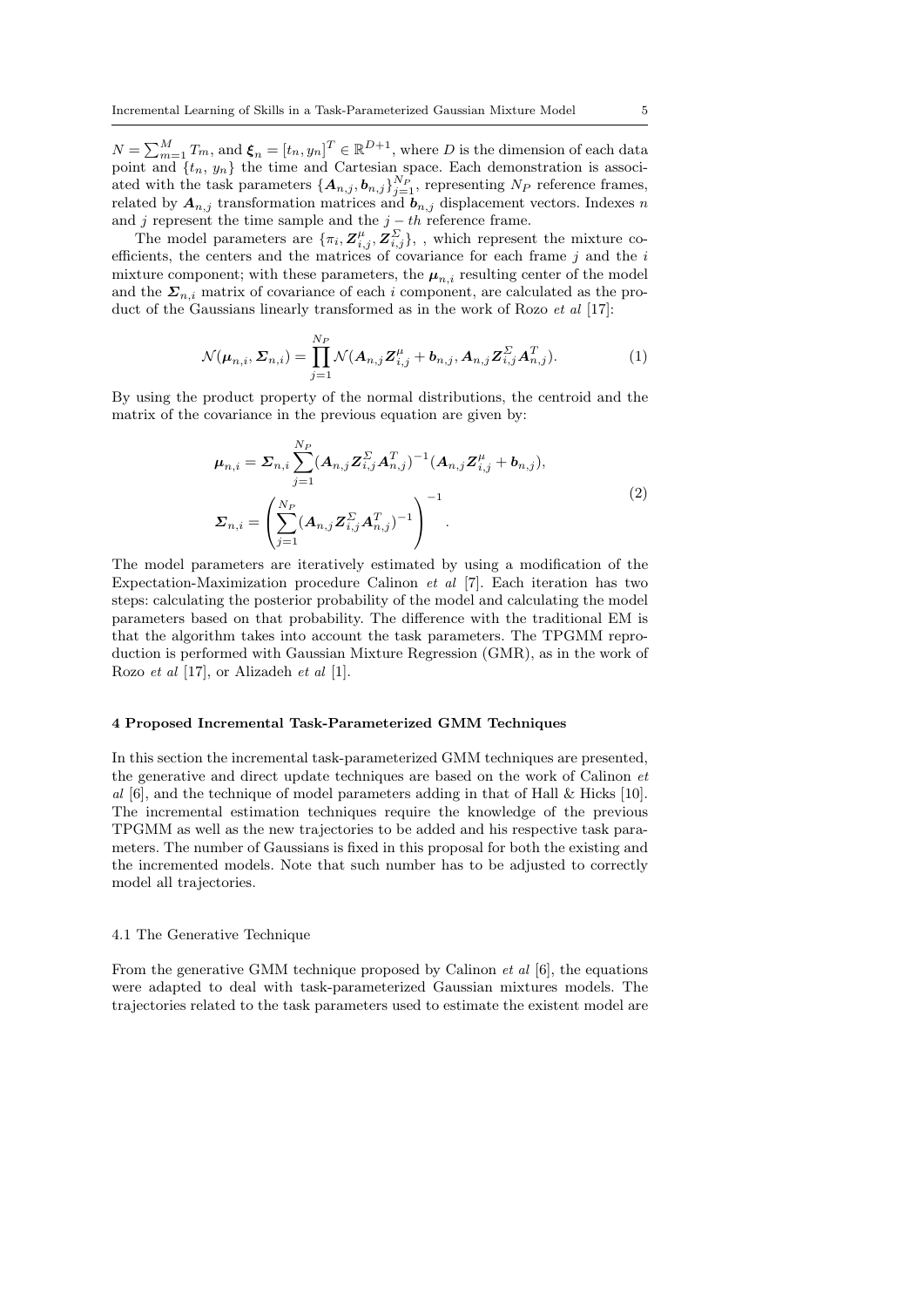generated by using the existent model. The new TPGMM is estimated with the set of these trajectories and the new ones that are to be added. The technique has the following steps:

- 1. The same number of trajectories is generated by using the existing model. The assumption is that the task parameters of the previous trajectories are known. The task parameters storage only requires a small amount of memory, compared to store of the data of the existent trajectories.
- 2. The new trajectories are added to the generated ones, creating a new dataset.
- 3. With the dataset obtained in the previous step, the initial parameters of the model are calculated.
- 4. A new model is estimated by using the modified EM algorithm, which is the same as that of the TPGMM.

Given the existent task-parameterized Gaussian mixture model and the task parameters  $(A, b)$ , GMR is used to reproduce the M trajectories. Then, a mobile average filter is applied to each one, obtaining the generated trajectories  $\xi_q$ . A set is formed with these and the new trajectories  $\xi_n$ :

$$
\begin{aligned}\n\boldsymbol{\xi}_c &= [\boldsymbol{\xi}_g, \boldsymbol{\xi}_n], \\
\boldsymbol{A}_c &= [\boldsymbol{A}, \boldsymbol{A}_n], \\
\boldsymbol{b}_c &= [\boldsymbol{b}, \boldsymbol{b}_{new}].\n\end{aligned} \tag{3}
$$

A new initial model is estimated with the previous information using the data time-division technique. The definitive values are estimated with the obtained model, by using the modified EM algorithm.

### 4.2 The Model Addition Technique

This technique permits adding an existing model with that estimated from the new trajectories that are to be added. It is based on the addition of GMM models proposed in 2004 by Hall & Hicks [10]. The modification presented here was to convert GMM equations into task-parameterized GMM ones. The technique has the following steps:

- 1. The model of the new trajectory or trajectories is estimated.
- 2. The model obtained in the previous step is concatenated with the existing one.
- 3. The model resulting from the concatenation is simplified by using an optimization process.

Concatenation: Given two task-parameterized GMM models:  $\{\alpha_i, \mathbf{Z}_{i,j}^\nu, \mathbf{Z}_{i,j}^C\}$ ,  $\{\alpha_i, \dot{\mathbf{Z}}_{i,j}^\nu, \dot{\mathbf{Z}}_{i,j}^C\}$ with distribution probability:

$$
p(\boldsymbol{\xi}) = \sum_{i=1}^{K_1} \alpha_i \mathcal{N}(\boldsymbol{\xi} | \mathbf{Z}_{i,j}^{\nu}, \mathbf{Z}_{i,j}^C),
$$
\n(4)

$$
q(\boldsymbol{\xi}) = \sum_{i=1}^{K_2} \alpha_i \mathcal{N}(\boldsymbol{\xi} | \boldsymbol{\Sigma}_{i,j}^{\nu}, \boldsymbol{\Sigma}_{i,j}^C). \tag{5}
$$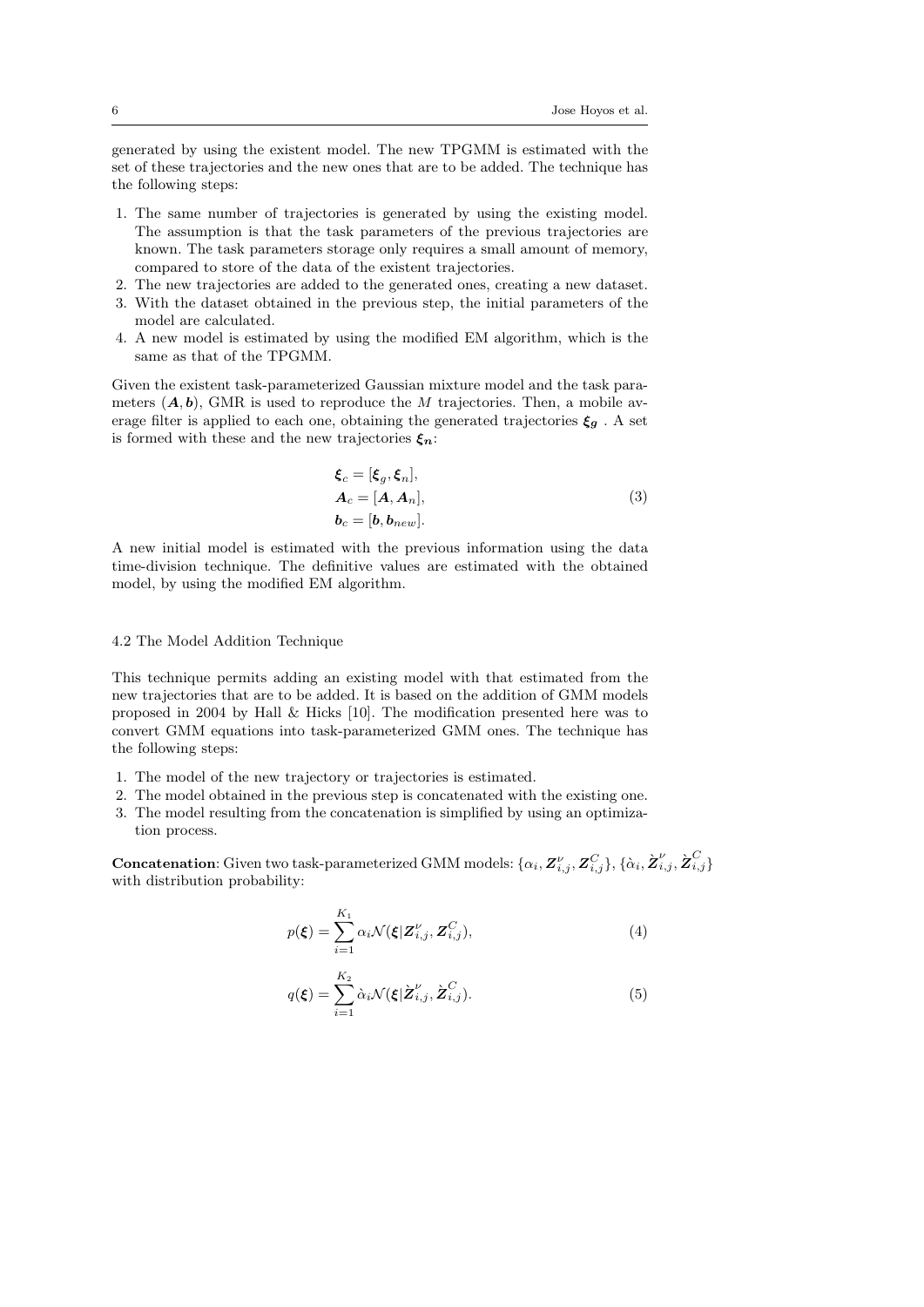For  $j = 1, ..., N<sub>P</sub>$  reference frames, the added probability is:

$$
r(\boldsymbol{\xi}) = f_1 p(\boldsymbol{\xi}) + f_2 q(\boldsymbol{\xi}),
$$
  
\n
$$
r(\boldsymbol{\xi}) = f_1 \sum_{i=1}^{K_1} \alpha_i \mathcal{N}(\boldsymbol{\xi} | \mathbf{Z}_{i,j}^{\nu}, \mathbf{Z}_{i,j}^C) + f_2 \sum_{i=1}^{K_2} \alpha_i \mathcal{N}(\boldsymbol{\xi} | \mathbf{Z}_{i,j}^{\nu}, \mathbf{Z}_{i,j}^C),
$$
  
\n
$$
r(\boldsymbol{\xi}) = \sum_{i=1}^{K_1 + K_2} \beta_i \mathcal{N}(\boldsymbol{\xi} | \mathbf{Z}_{i,j}^{\vartheta}, \mathbf{Z}_{i,j}^C).
$$
\n(6)

equation (6) is equal to concatenated model  $\{\beta_i, \mathbf{Z}_{i,j}^{\vartheta}, \mathbf{Z}_{i,j}^{\Xi}\},$  that has  $(K_1 + K_2)$ components, where  $f_2 = 1 - f_1$ .

Simplification: Given the elements of the concatenated model, it can be simplified into another model with K components where  $K < K_1 + K_2$ . Simplification is carried out based on a mixture matrix  $w$ , between the concatenated model and the simplified:

$$
\pi_l = \sum_{i=1}^{K_1 + K_2} w_{i,l} \beta_i \tag{7}
$$

$$
\mathbf{Z}_{l,j}^{\mu} = \frac{1}{\pi_l} \sum_{i=1}^{K_1 + K_2} w_{i,l} \beta_i \mathbf{Z}_{i,j}^{\vartheta},
$$
\n(8)

$$
\boldsymbol{Z}_{l,j}^{\Sigma} = \frac{1}{\pi_l} \left( \sum_{i=1}^{K_1 + K_2} w_{i,l} \beta_i \left( \boldsymbol{Z}_{i,j}^{\Xi} + \boldsymbol{Z}_{i,j}^{\vartheta} (\boldsymbol{Z}_{i,j}^{\vartheta})^T \right) \right) - \boldsymbol{Z}_{l,j}^{\mu} (\boldsymbol{Z}_{l,j}^{\mu})^T, \tag{9}
$$

with the restrictions:

$$
\sum_{i=1}^{K_1+K_2} w_{i,j} = 1
$$
\n(10)

$$
\sum_{i=1}^{K_1+K_2} w_{i,j}\alpha_i < 1\tag{11}
$$

Different to the optimization function described by [10], in order to find the mixture matrix  $w$ , which presents slow convergence, an optimization function was used based on the error between the generated and incremented trajectories with the simplified model result ones. The weights that permit obtaining the simplified model are found by using an initial matrix and the function that needs to be minimized. The initial values of  $w$  was heuristically selected, as follows:

$$
\mathbf{w} = 0.45 \begin{bmatrix} I_{K_1 \times K} \\ I_{K_2 \times K} \end{bmatrix},\tag{12}
$$

where  $I$  is the identity matrix. The function to be minimized that was used is based on the RMS error:

$$
f = \frac{1}{T_m} \sum_{m=1}^{M} \sum_{k=1}^{T_m} ||\mathbf{y}_m(k) - \mathbf{y}_m^s(k)||^2,
$$
 (13)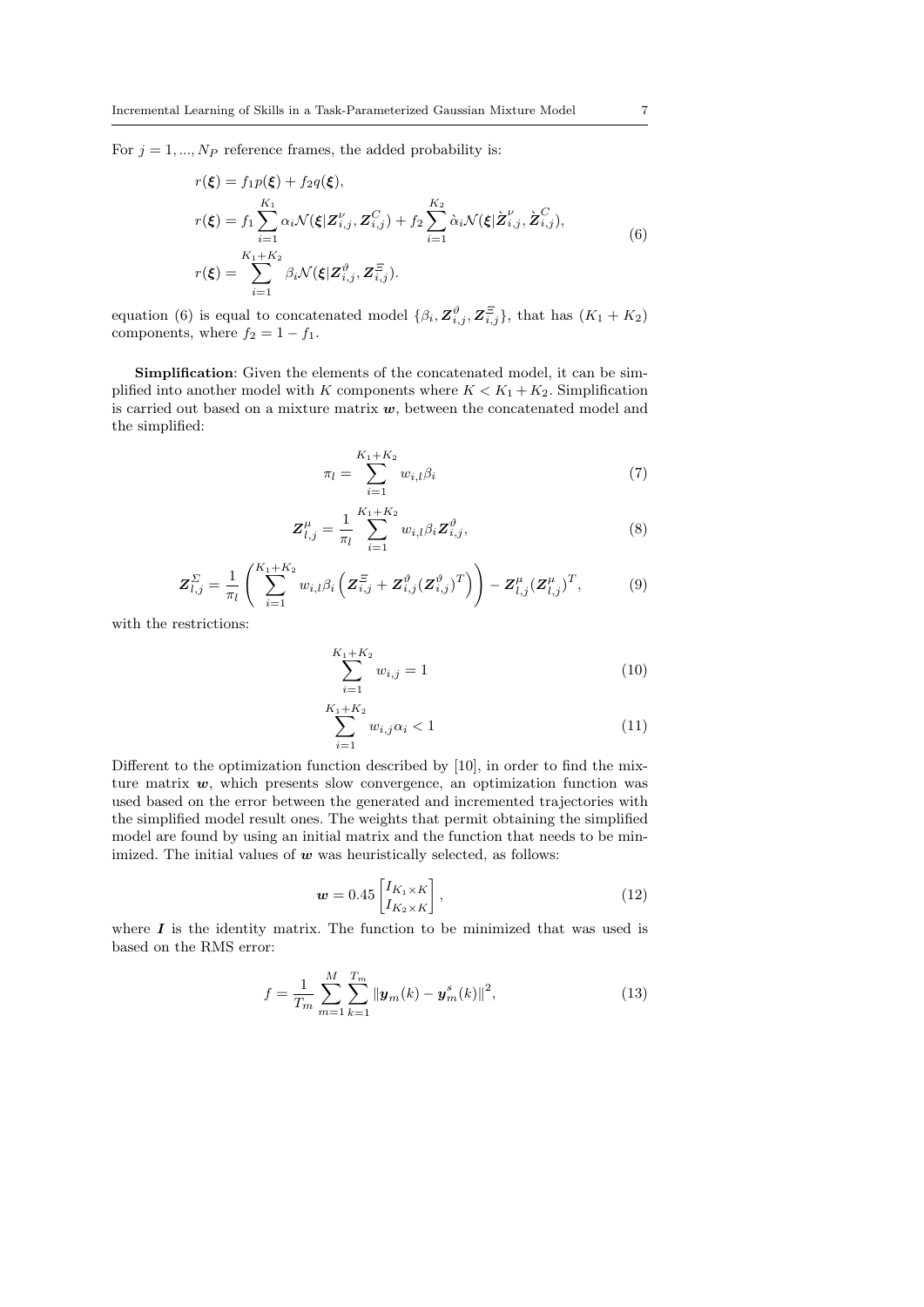where  $y_m$  is the set made by the trajectories reproduced using the previous model with existent task parameters and the added desire trajectories, and  $y_m^s$  are the equivalent trajectories reproduced by the simplified model using the task parameters (all trajectories) and are recalculated at each iteration during the minimization process. The Matlab function used for optimization is "fminsearchcon", which allows to include restrictions as those described in Eq. (10) and (11). Although for  $y_m$ , the existent task parameters are needed, their storage only requires a small amount of memory, compared to store of the data of the existent trajectories.

#### 4.3 Direct Update Technique

Similar to generative technique, the equations of direct update GMM described by [6] were modified into task-parameterized GMM ones. In this technique, enclosed in the equations of the Expectation-Maximization algorithm EM, the components related to existent model parameters are separated from the components related to those of the new trajectories. The technique assumes that the posterior probabilities set is similar for both the existent trajectories and the new ones.

By defining the existent model parameters as  $\{\pi, Z^{\mu}, Z^{\Sigma}\}\$  with K Gaussians, and the new trajectories  $\tilde{\boldsymbol{\xi}}$  to be increased, composed of  $T_m$  samples and  $\tilde{M}$  demonstration trajectories,  $\tilde{N} = \tilde{M}T_m$  data points of  $D+1$  dimension are obtained. From the existent TPGMM model parameters and the new trajectories, the model is updated with the next steps:

1. Computation of the initial expectation vector from initial mixed coefficients and N existent data points:

$$
E_i = N\pi_i \tag{14}
$$

- 2. With the new trajectories that want to increase, an initial TPGMM  $\{\tilde{\pi}, \tilde{\boldsymbol{Z}}^{\mu}, \tilde{\boldsymbol{Z}}^{\Sigma}\}$ is estimated by using the data division time technique.
- 3. The modified EM algorithm is applied an additional quantity of times:

E-step:

$$
\tilde{h}_{n,i} = \frac{\tilde{\pi}_i \mathcal{N}(\tilde{\xi}_n | \tilde{\mu}_{n,i}, \tilde{\Sigma}_{n,i})}{\sum_{k}^{N_K} \tilde{\pi}_k \mathcal{N}(\tilde{\xi}_n | \tilde{\mu}_{n,k}, \tilde{\Sigma}_{n,k})},\tag{15}
$$

where  $\tilde{\mu}_{n,i}$  and  $\tilde{\Sigma}_{n,i}$  is calculated like in Eq. (2).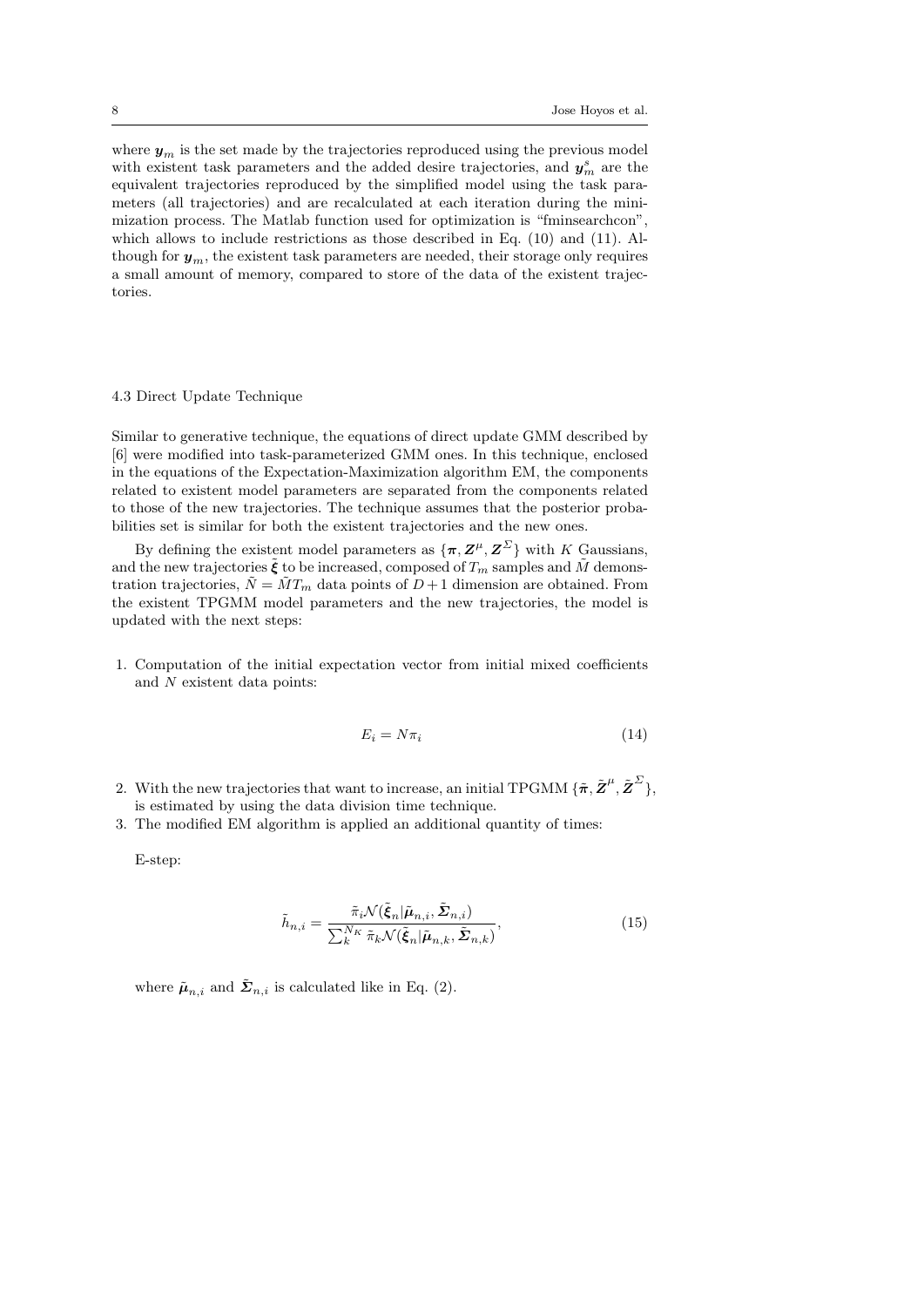M-step:

$$
\tilde{E}_{i} = \sum_{n=1}^{\tilde{N}} \tilde{h}_{n,i},
$$
\n
$$
\tilde{\pi}_{i} = \frac{E_{i} + \tilde{E}_{i}}{N + \tilde{N}},
$$
\n
$$
\tilde{Z}_{i,j}^{\mu} = \frac{E_{i} Z_{i,j}^{\mu} + \sum_{n=1}^{\tilde{N}} \tilde{h}_{n,i} \tilde{A}_{n,j}^{-1} [\tilde{\xi}_{n} - \tilde{b}_{n,j}]}{E_{i} + \tilde{E}_{i}},
$$
\n
$$
\tilde{Z}_{i,j}^{\Sigma} = \frac{s_{1} + s_{2}}{E_{i} + \tilde{E}_{i}},
$$
\n(16)

with:

$$
s_1 = E_i \left[ \mathbf{Z}_{i,j}^{\Sigma} + (\mathbf{Z}_{i,j}^{\mu} - \tilde{\mathbf{Z}}_{i,j}^{\mu}) (\mathbf{Z}_{i,j}^{\mu} - \tilde{\mathbf{Z}}_{i,j}^{\mu})^T \right],
$$
  
\n
$$
s_2 = \sum_{n=1}^{\tilde{N}} \tilde{h}_{n,i} \tilde{\mathbf{A}}_{n,j}^{-1} [\tilde{\xi}_n - \hat{\boldsymbol{\mu}}_{n,i,j}] [\tilde{\xi}_n - \hat{\boldsymbol{\mu}}_{n,i,j}]^T \tilde{\mathbf{A}}_{n,j}^{-T},
$$
  
\n
$$
\hat{\boldsymbol{\mu}}_{n,i,j} = \tilde{\mathbf{A}}_{n,j} \tilde{\mathbf{Z}}_{i,j}^{\mu} + \tilde{\mathbf{b}}_{n,j}.
$$

#### 5 Tests and Results

The generative and model addition techniques were validated by using two tests: the simulation of a sweeping task, and the task of putting a sleeve on a mannequin arm using a WAM robot. The TPGMM reproduction for the existent and proposed techniques are performed with GMR [17, 1], and the result trajectories filtered with two samples mobile filter. For the comparison of the trajectories that occur in each task, the RMS error between the demonstrated trajectory  $\xi_d$  and the reproduced one  $y$ , the following equation is used:

$$
e_{RMS} = \frac{1}{T_m} \sum_{k=1}^{T_m} ||\mathbf{y}(k) - \xi_d(k)||,
$$
\n(17)

where  $T_m$  is the total of samples in the demonstrated trajectory. With this equation, the following comparisons can be established:

- The reproduction using the existing estimated model with the initial trajectories, compared to the ones obtained with the proposed techniques that added given trajectory.
- The reproduction using the TPGMM calculated with the set of initial trajectories and the added ones, compared to the reproduction of the models obtained by using the proposed techniques.

The previous tests intend to observe and analyze pros and cons of the proposed techniques. For the addition model method, the  $f_1$  value was set in 0,5 for both the sweeping simulation and the task of putting a sleeve on a mannequin.

For simplicity and easy understanding of the figures, and considering that the performance of the direct update technique is not high, the results of this technique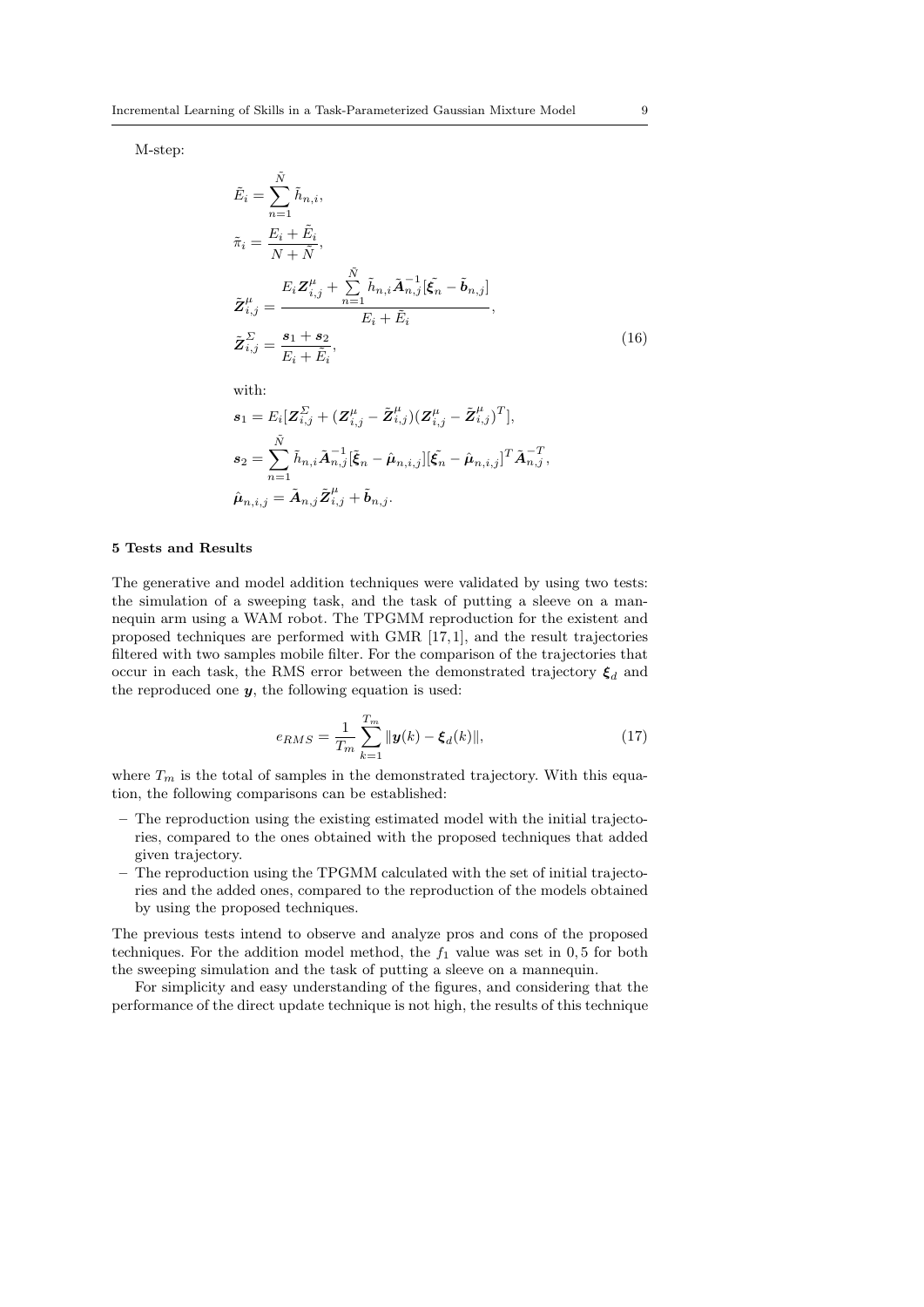

Fig. 1: Trajectories of the simulation test. a) Used to estimate the existing model (trajectories 1 to 6). b) Used to increment (trajectories 7 to 10). The circle indicates the starting point of the trajectory, the triangle represents the position of the object to be swept away and the square the position of the collector-dustpan.

are shown in the multiple addition trajectories test and Fig. 17 from the Discussion Section.

### 5.1 The Simulation of Sweeping

The simulation of sweeping an object starts with the end effector at an initial point; then the end effector moves to the object to be swept and takes it to the collection point [1]. The trajectories (see Fig. 1) were obtained manually by using a computer mouse. The points that made up the trajectory were re-sampled using the spline function of Matlab. The trajectories in Fig. 1a were used to estimate the existing model, and the trajectories in Fig. 1b were the ones added for testing purposes. The task parameters were: the starting point, the object location and the collector (i.e. dustpan) location. The matrix  $A$  and the vector  $b$ , as shown in Appendix A.1, are calculated by using the previous mentioned positions. It was heuristically established in four the model states. That value was used for calculating the existent model as well as for calculating generative and model addition techniques.

An example of reproduction using the task parameters of trajectory number 7 (yellow line) is shown in Fig. 2. The existent model responses (dashed line in black); generative technique (dashed line in green), and dashed red line depicts the response of the model addition technique. When using the proposed techniques, an improvement can be seen in the model response compared to the one produced by the model calculated with only the existing trajectories.

Figure 3 shows a comparison of RMS error generated when using the model calculated with the initial trajectories, against the proposed techniques added with each of the trajectories (7 to 10). When using the proposed techniques, a reduction in the error can be noticed in all of the added trajectories. The addition model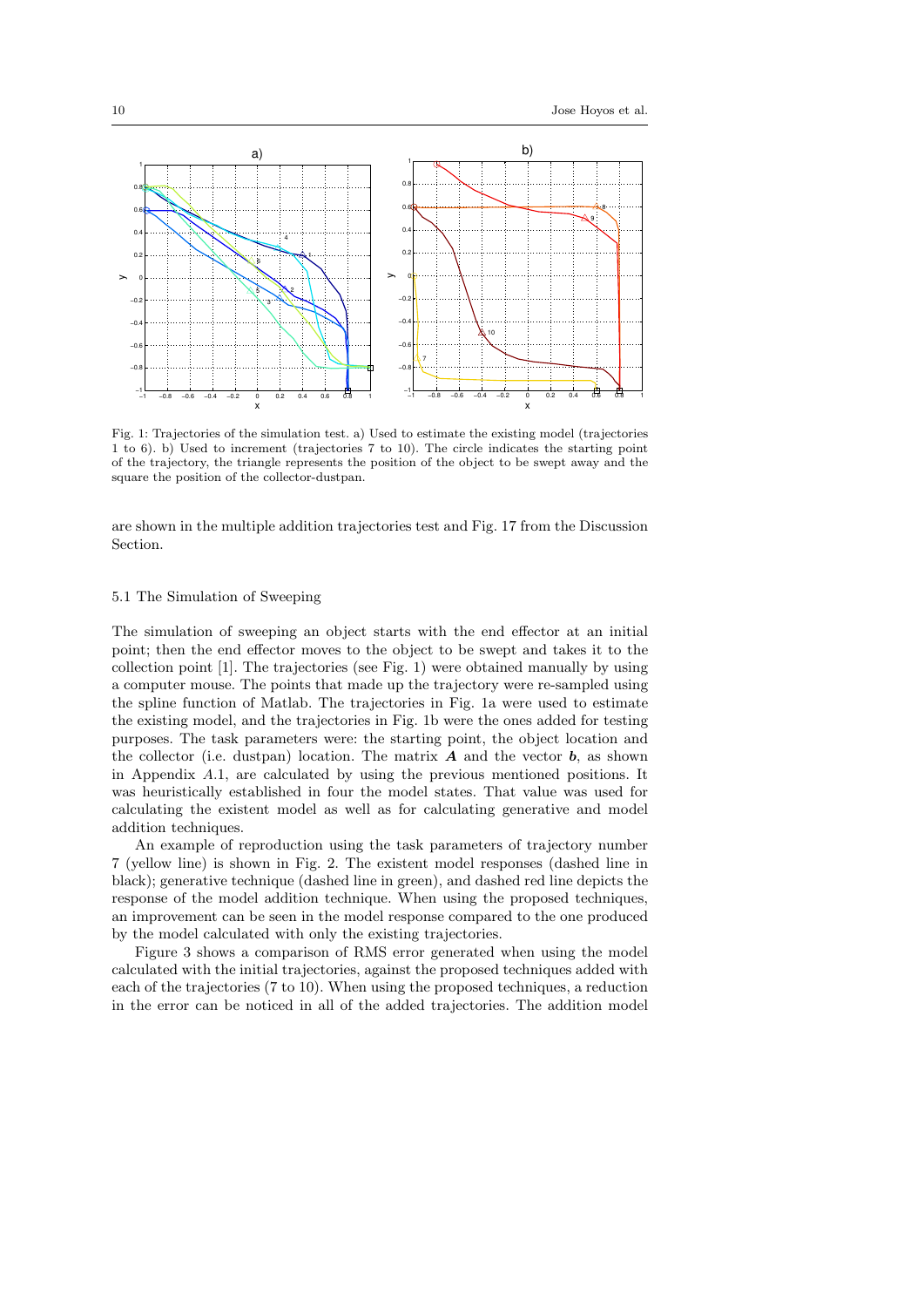

Fig. 2: Example of the reproduction using the task parameters of the trajectory number 7 (in yellow). The dashed line in black: Existing model. Dashed line in green: Generative technique. Dashed line in red: Model addition.



Fig. 3: Root mean square error for the simulation task and comparison between the existing model and the incremented models. Cyan: the existing TPGMM model. Green: Generative technique. Red: Model addition.

technique is the one showing the smallest error in the incremented trajectory, which is probably due to:  $i$ ) the reconstruction, in the case of the generative technique, involves error generation; and  $ii$ ) the optimization present in the addition technique reduces the RMS error.

The error variance is not show in Fig. 3 because the proposed techniques do not depend on the initialization or estimation of random values, and the error is always the same for each time.

Figure 4 compares the RMS error of the incremented TPGMM with a given trajectory against the proposed techniques. This figure also shows that, except for a few cases, the error is similar in all the techniques and that the addition model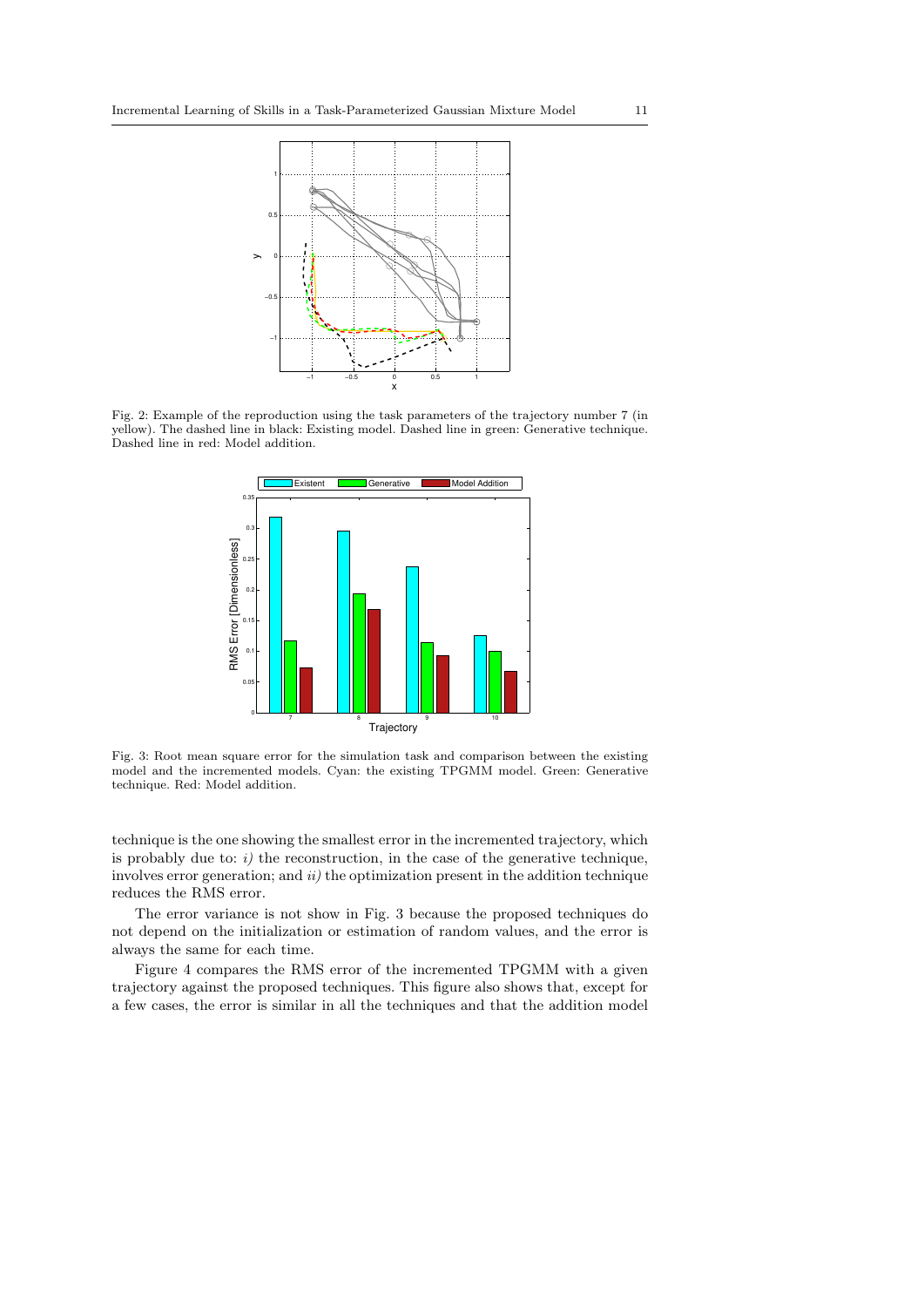

Fig. 4: Root mean square error for the simulation task and comparison between the TPGMM incremented (batch re-estimate) against the proposed incremented models. Blue: Incremented TPGMM. Green: the generative technique. Red: Model addition technique.



Fig. 5: Different positions of the object to be swept. The positions marked with an asterisk are related to trajectories used to estimate the existent TPGMM; and the ones marked with triangles correspond to the trajectories that are incremented.

is the technique that generates the lowest error value between the two incremental techniques for the initial trajectories (1 to 6). It should be noticed that the error obtained by the TPGMM technique is calculated by using the information of the demonstrated trajectories, both existing and added ones, which results in a smaller error value.

For the example presented in Fig. 4, only one trajectory is added for each test. The example below presents the addition of multiple trajectories.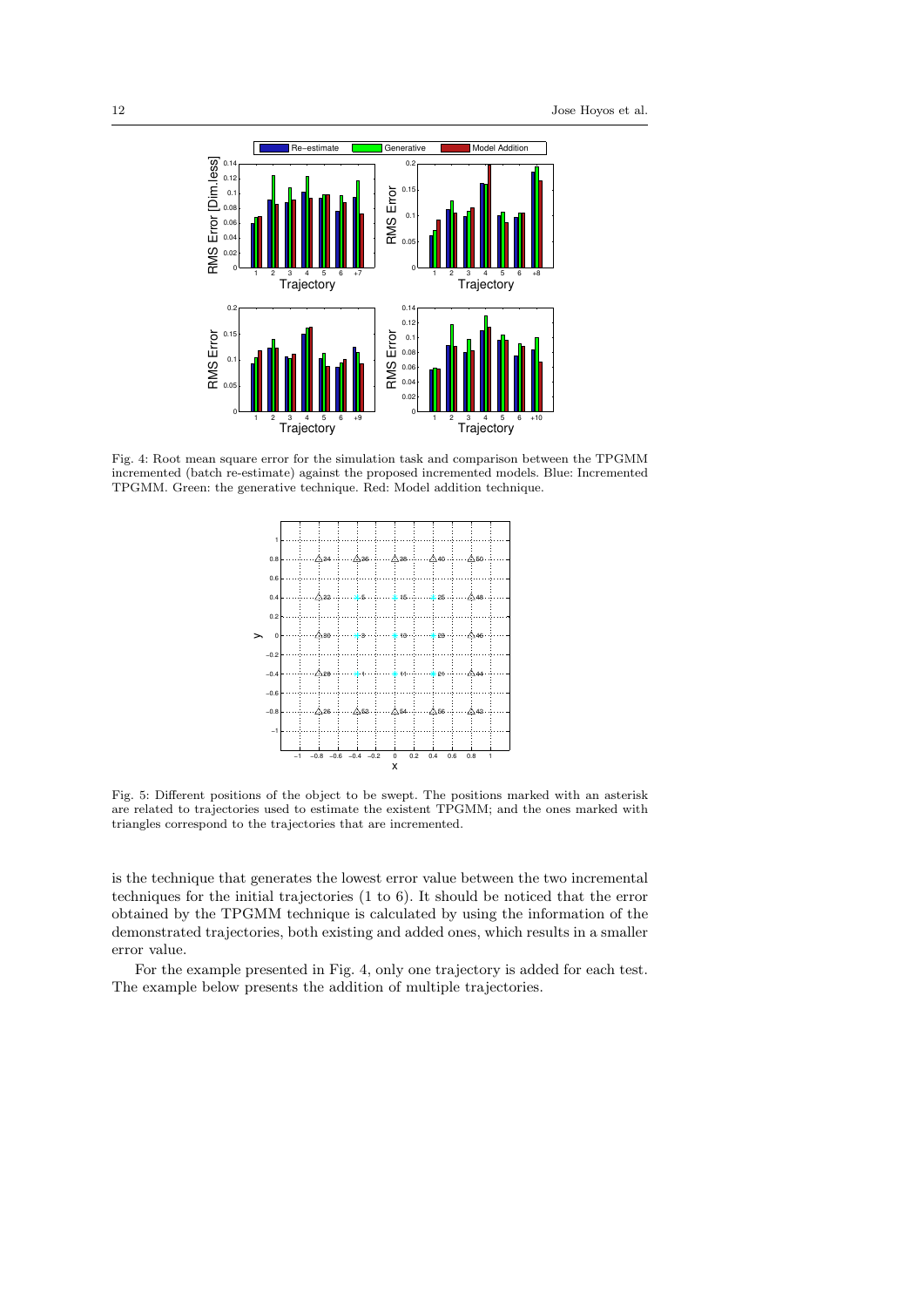

Fig. 6: Root mean square error for the different positions of the object to be swept. In cyan, the error of the existent model. a) In green, the generative technique; b) In red, the addition model technique; c) In magenta, direct update technique; the positions marked with asterisks are the trajectories used to estimate the existent TPGMM; the ones marked with triangles, are the added trajectories.

### Testing the addition of multiple trajectories

Figure 5 shows the points that form a square resulting from varying the position object to be swept and leaving starting and end position fixed. A trajectory was carried out manually for each position of the square. In this test, the results of generative, model addition and direct update techniques are presented.

The existent model was estimated by using the central points (numbered asterisks with values smaller or equal to 25) and the new models were estimated by using all trajectories in the external square (triangles numbered with values greater than 25). Figure 6 shows the root mean square error for each demonstrate trajectory and produced by using the existent TPGMM (cyan). It also shows, in green, the root mean square error using the reproduction generated by the generative technique, in Fig. 6b in red, using the model addition technique and, in Fig. 6c in magenta, the direct update technique. The added trajectories are shown with a black triangle and in almost all the added trajectories the error is smaller. In this case, the error of proposed techniques does not decrease much as in the previous test, due to the fact that the existent model error is lower, because it is estimated with 9 trajectories (depicted as a central square marked with asterisks) and the external trajectories are similar to the central ones.

Figure 7 shows the reproductions by using the resulting models from the three techniques and the corresponding task parameters of the number one initial trajectory. The result trajectory obtained from the existent model is shown in black dashed line; the one from the generative technique in green dashed line; the model addition technique in red; and, the direct update technique in magenta. This lastnamed is the farthest one from the original trajectory (continuous gray line).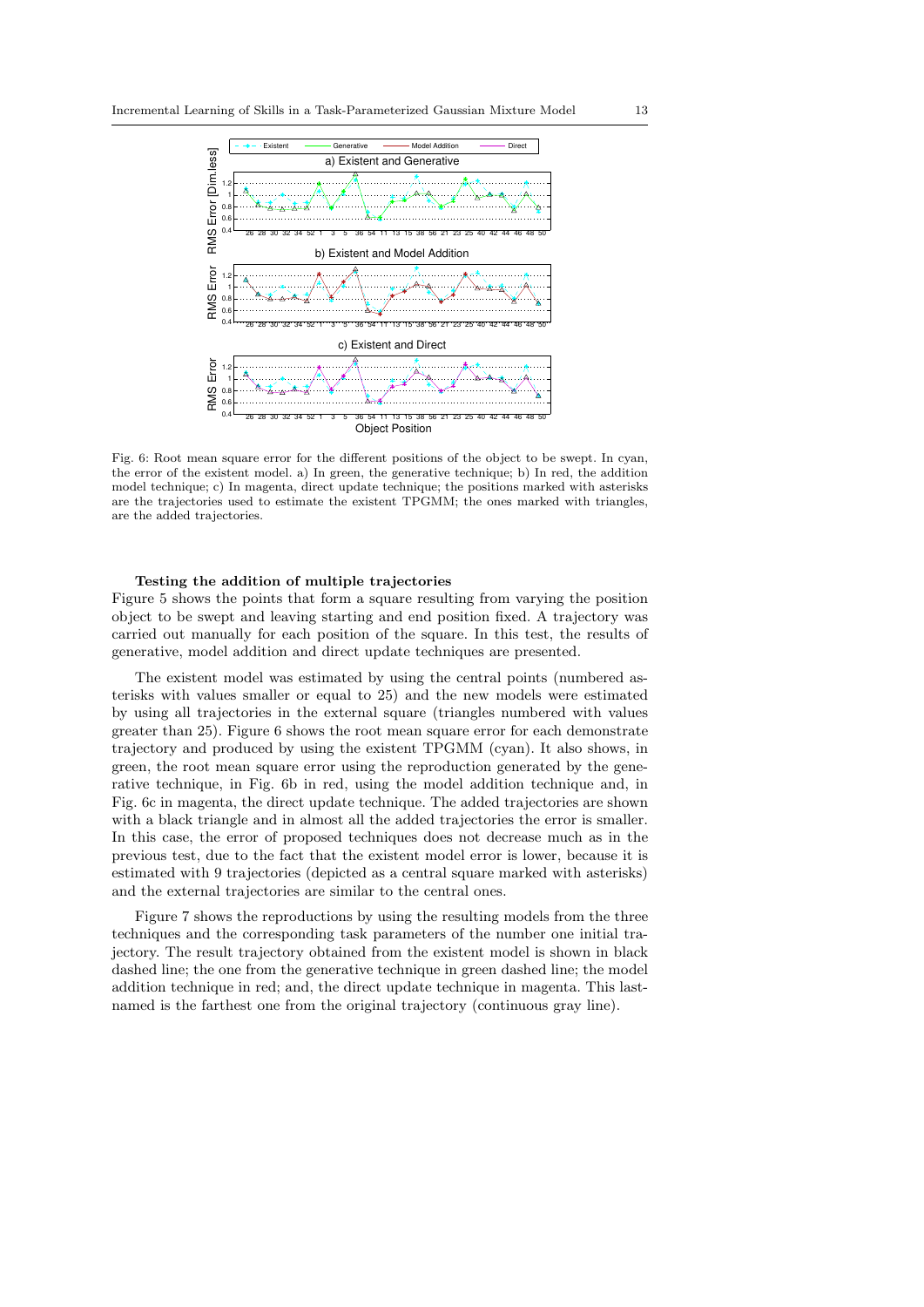

Fig. 7: Example of the reproduction using the task parameters of the initial trajectory 1. The dashed line in black: Existing model. Dashed line in green: Generative technique. Dashed line in red: Model addition. Dashed line in magenta: Direct update.



Fig. 8: Two examples of the arm position. Left: Arm towards the front. Right: Arm towards the back.

## 5.2 Performing a Real Task

The task of putting a shirt sleeve on a mannequin arm was implemented. It involves diverse trajectories when changing the position and curvature of the mannequin arm for both cases, that is, when the arm is towards the front and the back. Figure 8 shows two examples of the mannequin arm positions and Fig. 9 shows the trajectories obtained by kinesthetic demonstration.

A TPGMM with the trajectories of the arm towards the front was estimated obtaining the existing model. Then, with the generative and model addition techniques, the existing model was increased with each of the trajectories of the hand towards the back.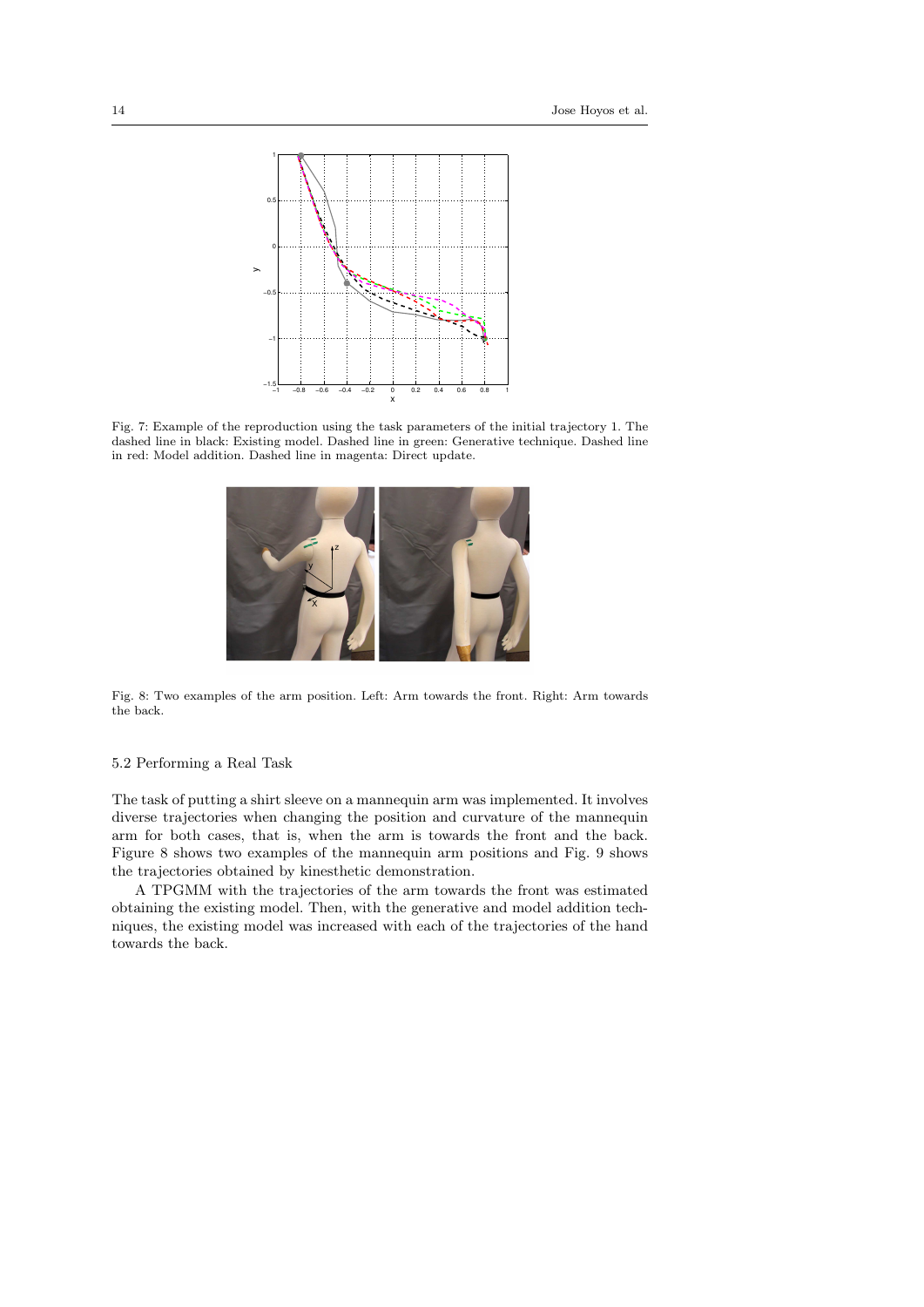

Fig. 9: Demonstrations used in the real task. Upper: Trajectories arm to the front. Lower: Trajectories arm to the back.



Fig. 10: Obtaining the task parameters by recording the robot's pose.

The following parameters were selected for the task: point on the hand, point on the elbow, and point on the shoulder. Figure 10 shows the way of the readings of the parameters for the task were acquired. The end-effector was oriented perpendicular to the ground in all measurements in order to make it simpler to obtain new parameters. As shown in Appendix A.2, the position and orientation of the endeffector were used to calculate the matrix  $\boldsymbol{A}$  (direction) and the displacement vector  $\boldsymbol{b}$  (position).

Four states were used in order to reproduce the trajectories with the TPGMM technique as well as the proposed techniques. Figure 11 shows an example of reproductions using the parameters of trajectory 6 (line in yellow). Figure 11a shows the response trajectories of the model estimated with the arm towards the front (dashed line in black) and with the generative technique model (in green). Figure 11b shows the addition model technique response (in red). Similar to the test of the simulation previously presented, when the proposed techniques were used, an improvement was noticed over the reproduction obtained using the calculated model with the existing trajectories.

Figure 12 shows the comparison of root mean square errors for the real task between the model estimated with the initial trajectories against the one obtained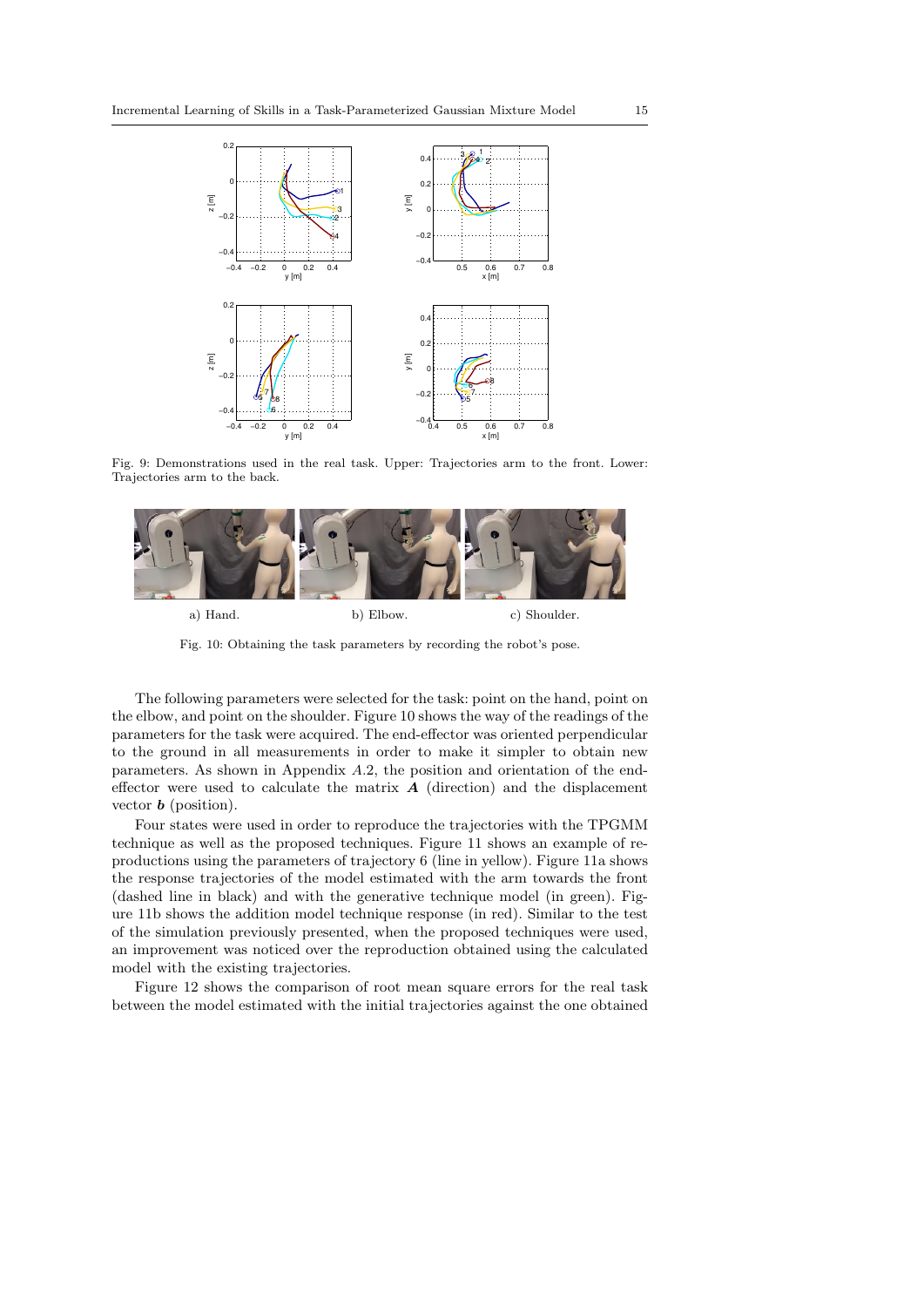

Fig. 11: Trajectories reproduced using the model estimated with the trajectories of the arm towards the front and the models obtained with the proposed techniques. Demonstrated trajectory number 6 in yellow; reproduction using the model estimated with the trajectories of the arm towards the front, in black dashed line; generative technique line in green; addition model technique line in red. Lines and points in gray represent existent trajectories and task parameters.

when adding each of the trajectories (5 a 8). There is a reduction in the error using the proposed techniques for all the added trajectories; in this case, the proposed trajectories have similar errors, when incrementing each of the trajectories with the hand moved towards the back.

Figure 13 shows a comparison of the root mean square error for the real task, between the TPGMM technique estimated with the set of initial trajectories and a given added trajectory against the error obtained using the proposed techniques. The proposed techniques RMS errors shows similar or slightly greater values for the initial trajectories than the obtained with the incremented TPGMM, which is calculated with initial and incremented demonstrations. Figure 14 shows frames of two sequences of putting-on the sleeve task by the robot; Sup.) mannequin hand towards the back; Below) mannequin hand towards the front.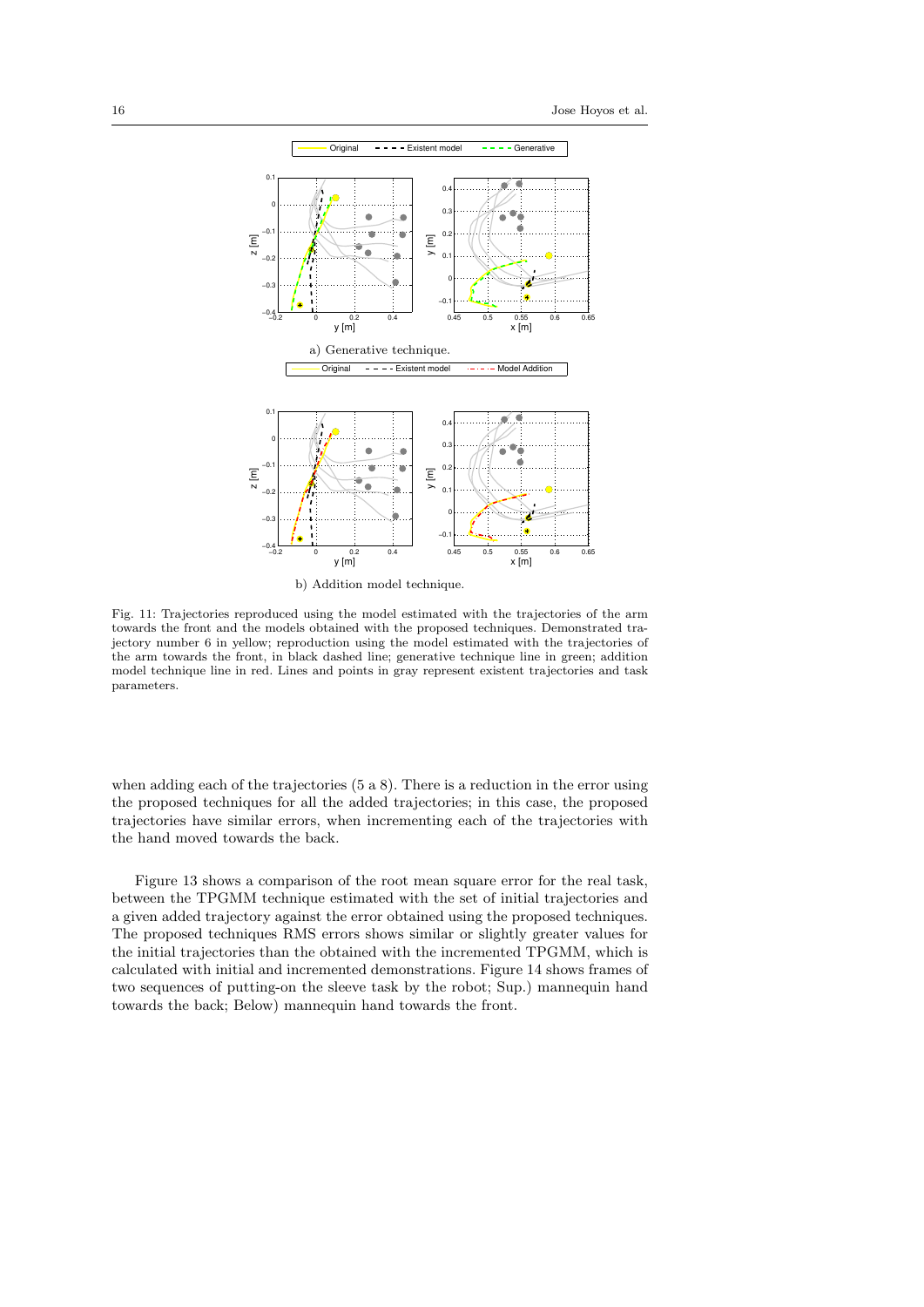

Fig. 12: Root mean square error for the real task. Comparing the existent model against the incremented models with each trajectory (5 to 8). Estimated with the trajectories of the arm to the front, in cyan. Generative technique in green. Model Addition in red.



Fig. 13: RMS error for the real task and comparison of the incremented TPGMM (batch re-estimate) against the incremented proposed techniques result models. Estimated with the trajectories of the arm to the front and one to the back, in blue (batch re-estimate). Generative technique, in green. Model addition technique, in red.

#### Trajectories with distant task parameters

The three trajectories shown in Fig. 15 for the putting-on the sleeve task were used. Note that the parameters are far from the ones used for the hand towards the front and the hand towards the back.

In this case, the existent TPGMM is estimated with the trajectories of the hand towards the front and the generative and model addition techniques with the incrementing trajectories shown in Fig. 15. Figure 16 shows the root mean square error obtained by the TPGMM calculated with the set of trajectories having the mannequin arm to the front and one of the three trajectories shown in Fig. 15,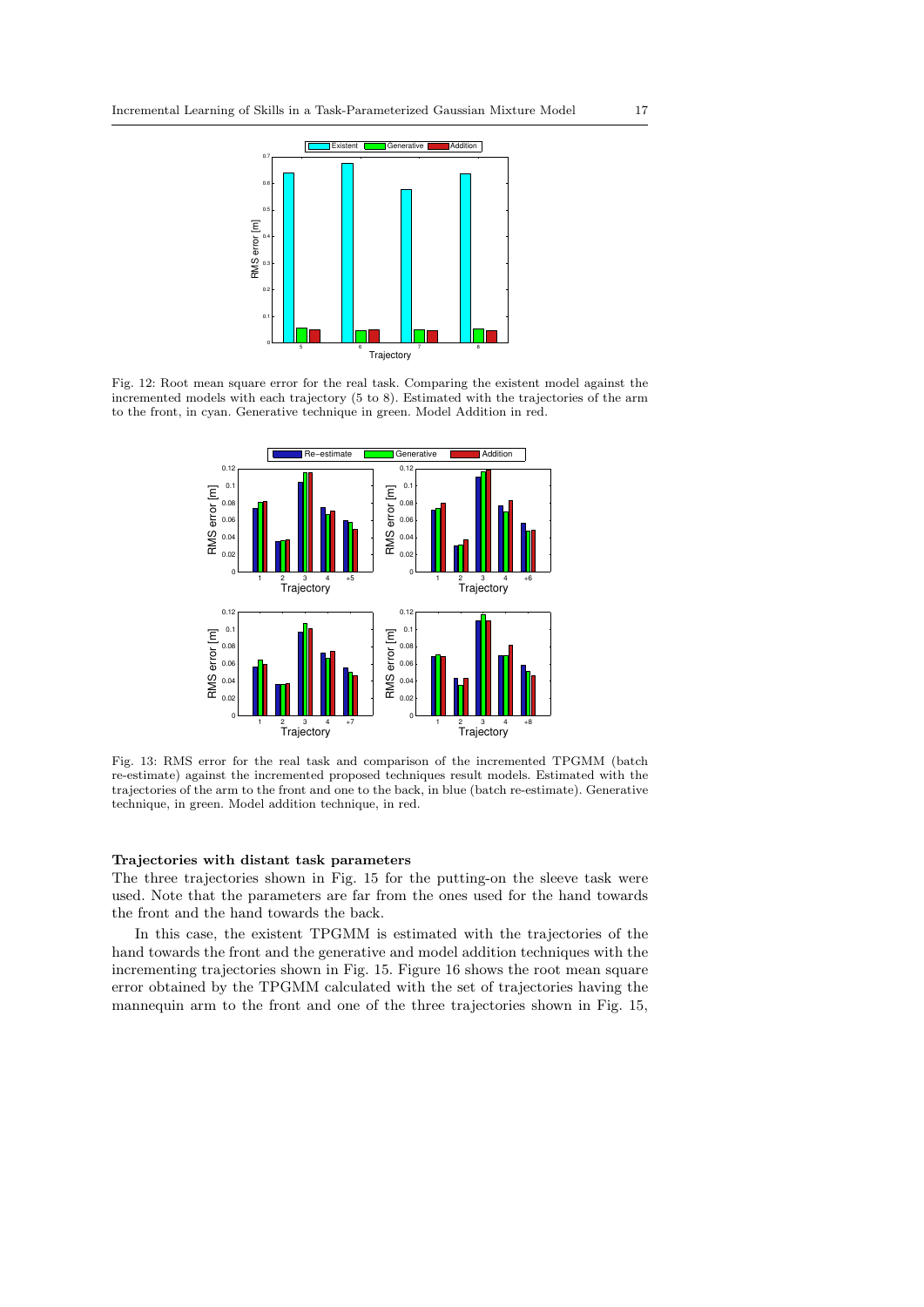

Fig. 14: Frames of two sequences on the task of putting the sleeve by the robot. Sup.) mannequin hand towards the back. Below) mannequin hand towards the front.



Fig. 15: Trajectories with distant task parameters.

compared to the error obtained using the proposed techniques incremented by each of the mentioned trajectories. Figure 16 shows that the generative technique is the one yielding the lowest error of the ones proposed, for the existent trajectories.

### 6 Discussion

Regarding the execution time spent to estimate the new model by each of the algorithms, the direct update technique takes 10 seconds in average for all tests, the generative technique takes 20 seconds in average for all tests, and the model addition technique takes in average 80 seconds for the simulated trajectories and 120 seconds for the trajectories of putting-on the sleeve. Even though the execution time of the latter is considerably high, it is shorter than the one a kinesthetic training of a robot would take including all the demonstrated trajectories if those were not known. In contrast of the results of an existent model estimated with few demonstrations, the proposed techniques achieve an average of 40% error reduction, as shown in Figures 3,12 and 16a.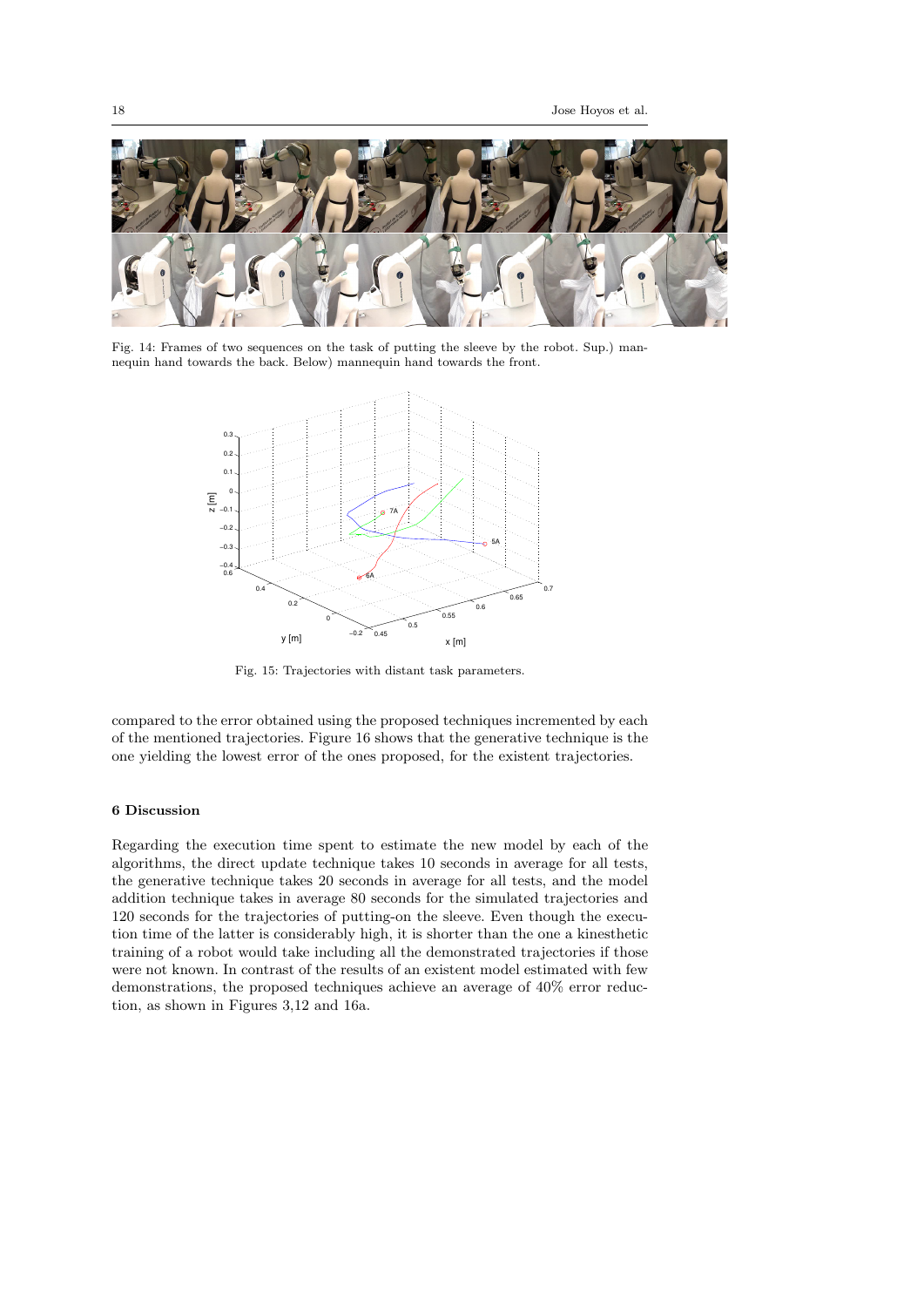

Fig. 16: RMS error for the real task using th three trajectories with distant parameters. Estimated with the arm to the front trajectories, in cyan. Estimated with the trajectories of the arm to the front and one with far parameter, in blue. Generative technique, in green. Model addition technique, in red.

Figure 17 shows the RMS bar diagrams for all tests. The results are grouped by trajectory type: initial and incremented. In the simulation sweeping test, the model addition has the best results. In the multiple trajectories and sleeve putting tests, the generative technique matches the results of the model addition technique. In the distant task parameters test, the generative technique obtained the best results. Errors resulting from the proposed techniques are generally similar or slightly greater than those of the incremented TPGMM (Fig. 18). Nevertheless, it should be taken into account that the incremented TPGMM is directly estimated with initial and incremented demonstrations. In the case of the initial demonstrations, the largest increase of RMS error is observed in the model addition and is about 9%.

The generative technique has the advantage of being faster than the addition model one, and the error is similar to that obtained with the incremented TPGMM directly estimated with the information of the trajectories. The disadvantage is that, if the generative technique is applied again on a model resulting from the addition using such technique, the error would accumulate.

The resulting trajectories of applying the the direct update technique tend to be more distant from the demonstrated ones, as was shown in Fig. 7. It is possible that at least for the TPGMM case, this effect may be due to the fact that added trajectories have a subsequent probability different from the existent trajectories, which is the mathematical basis of the direct update technique.

Using the proposed techniques with multiple trajectories yields better results than only one trajectory at a time.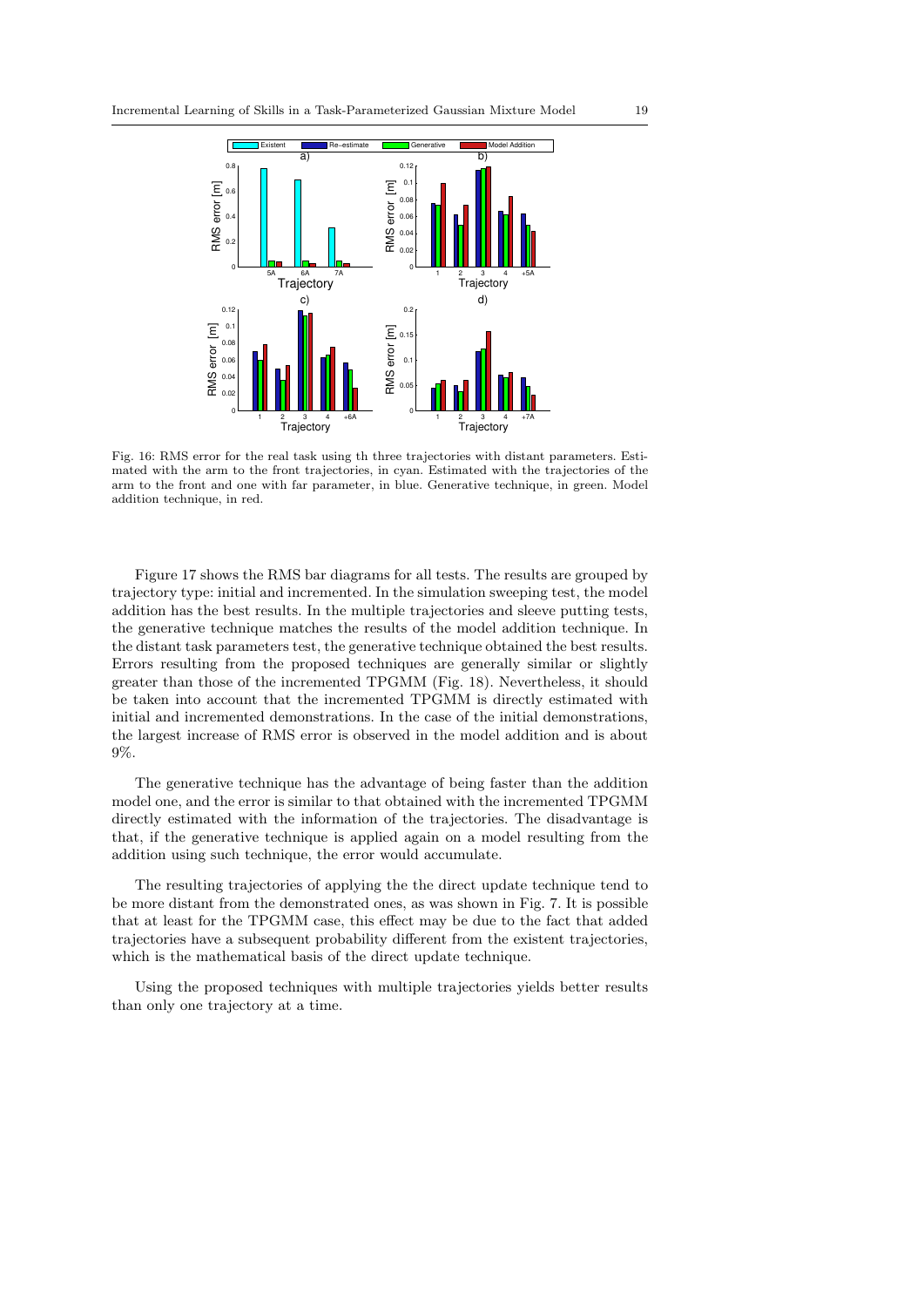

Fig. 17: Root mean square error for all tests and the three proposed techniques. Results are grouped by trajectory type: initial and incremented. In blue with the batch re-estimate TPGMM; in green, generative technique; in red, the model addition technique; and, in magenta, the direct update technique.



Fig. 18: General results from the proposed techniques. The RMS errors and time are normalized. In dark blue: Existing model. In green: Generative technique. In red: Model addition. In magenta: Direct update.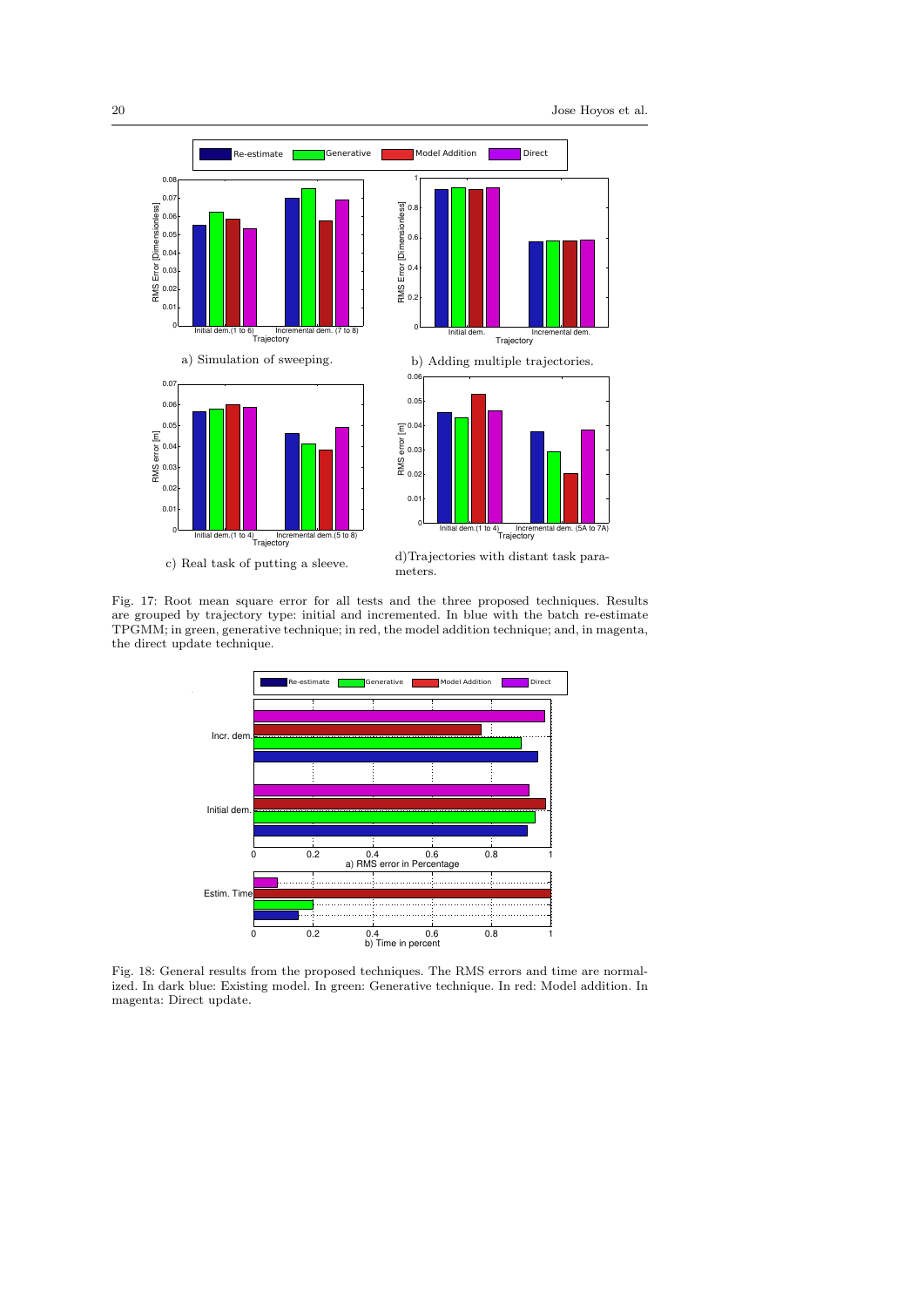### 7 Conclusions

Three techniques, generative, model addition and direct update, were proposed to add trajectories to a task-parameterized GMM model previously estimated. Using simulated and real tasks, the performance of these techniques was tested. The best response was obtained using the proposed techniques and such response is better than the one that an existent model would produce.

During the tests, the trajectories added to estimate the incremented model may be different, which allows the new model to behave differently at the expense of a little increase in the error when reproducing past trajectories.

The proposed techniques for incremental learning of TPGMM models produced satisfactory results: RMS error reduction by 40% on average with respect to the results of using the existing model; and similar or only 9% greater errors when compared with those obtained by a batch re-estimation of the TPGMM model. Even though it takes the longest estimation time, the technique of model addition renders the best results as it allows continuous addition of trajectories. In second place, it is the generative technique that presents an acceptable compromise between estimation time and RMS errors of initial and incremented trajectories. The execution time of the three proposed techniques is similar, as they produce TPGMM models.

As a future work we plan to find techniques that reduce the time that the optimization takes in the model addition technique. Also we would like to find alternative techniques that allow to incrementally build models, using EM algorithm. In addition, we will try to improve the results of the direct update technique.

Acknowledgements This work has been partially funded by Universidad del Quindio (Colombia) and by the Spanish Ministry of Economy and Competitiveness under project Robinstruct TIN2014-58178-R, and by the CSIC project TextilRob 201550E028. The first two authors want to thank the Institut de Robòtica i Informàtica Industrial CSIC-UPC for their collaboration.

### Appendix

#### Task parameter calculation

A.1 Simulated Trajectories case:

The calculation of **A** and **b** is carried out using two points  $(p_1$  and  $p_2)$  on the Cartesian space;  $p_1$  point is related to some of the parameters of the task: starting point, object location or ending point;  $p_2$  point results from 3 samples away from point  $p_1$ .

The transformation matrix **A** is made up of three vectors  $v_1, v_2$ , and  $v_3$ :

$$
\mathbf{A} = \begin{bmatrix} 1 & 0 & 0 & 0 \\ 0 & v_{1x} & v_{2x} & v_{3x} \\ 0 & v_{1y} & v_{2y} & v_{3y} \\ 0 & v_{1z} & v_{2z} & v_{3z} \end{bmatrix} . \tag{18}
$$

Vector  $v_2$  is the normal one to the difference  $p_2 - p_1$ , and vectors  $v_1$  and  $v_3$  are perpendicular to  $v_2$ ; A is a transformation matrix that contains information of the orientation of point  $p_1$  regarding point  $p_2$ . In the case of the object location parameter, the identity matrix is used.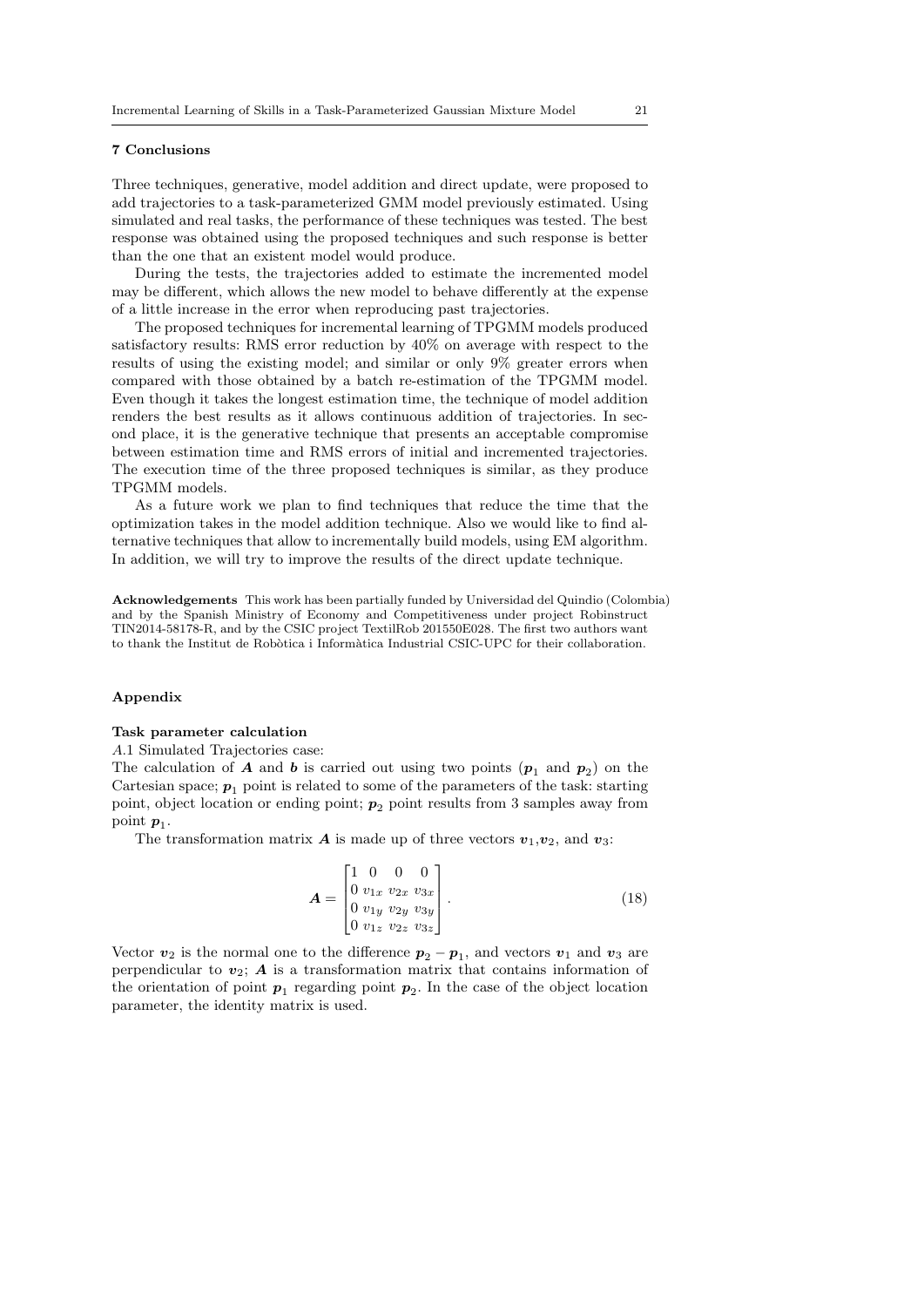|                | Table 1: $p_1$ and $p_2$ values, for each task parameter. |                    |  |
|----------------|-----------------------------------------------------------|--------------------|--|
| Task parameter | $\boldsymbol{p}_1$                                        | $\boldsymbol{p}_2$ |  |
| hand           | hand position                                             | elbow position     |  |
| elbow          | elbow position                                            |                    |  |
| shoulder       | shoulder position                                         | elbow position     |  |

The displacement vector  $\pmb{b}$  is formed using  $\pmb{p}_1$  point, as follows:

$$
\mathbf{b} = [0, p_{1x}, p_{1y}, p_{1z}]^T
$$
\n(19)

A.2 The real task case:

The calculation of **A** and **b** is carried out by using two points  $(p_1 \text{ and } p_2)$  on the Cartesian space. The point  $p_1$  is related to any of the task parameters; Table 1 shows  $p_1$  and  $p_2$  for each case. The variable **b** of the task parameters is described by 8 values:

$$
\boldsymbol{b} = \begin{bmatrix} t \\ x \\ y \\ z \\ qx \\ qy \\ qz \\ qw \end{bmatrix}, \tag{20}
$$

where t is the time,  $[x, y, z]$  is the Cartesian position and  $[qx, qy, qz, qw]$  is the orientation in quaternion.

The position values  $[x, y, z]$  are used to calculate **A**:

$$
\mathbf{A} = \begin{bmatrix} 1 & 0 & 0 & 0 & 0 & 0 & 0 & 0 \\ 0 & v_{1x} & v_{2x} & v_{3x} & 0 & 0 & 0 & 0 \\ 0 & v_{1y} & v_{2y} & v_{3y} & 0 & 0 & 0 & 0 \\ 0 & v_{1z} & v_{2z} & v_{3z} & 0 & 0 & 0 & 0 \\ 0 & 0 & 0 & 0 & 1 & 0 & 0 & 0 \\ 0 & 0 & 0 & 0 & 0 & 1 & 0 & 0 \\ 0 & 0 & 0 & 0 & 0 & 0 & 1 & 0 \\ 0 & 0 & 0 & 0 & 0 & 0 & 0 & 1 \end{bmatrix} . \tag{21}
$$

Vector  $v_2$  is the normal vector to the difference  $p_2 - p_1$ , and the vectors  $v_1$  and  $v_3$ are perpendicular to  $v_2$ . A is a transformation matrix that contains information of the orientation of point  $p_1$  regarding point  $p_2$ . In the case of the elbow location parameter, the identity matrix is used.